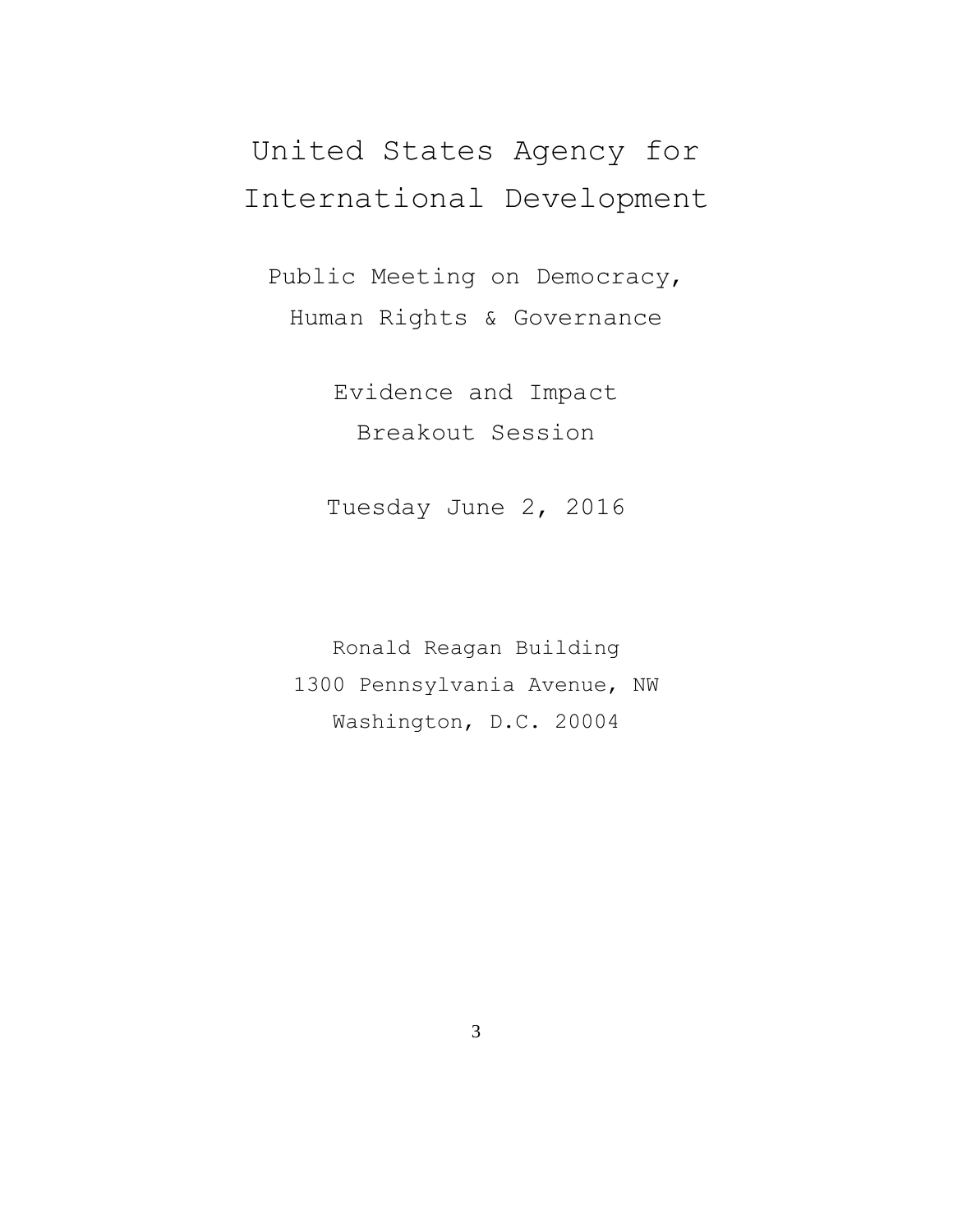## *Transcript By National Capitol Contracting 200 N. Glebe Road, Arlington, VA 22203* INDEX OF SPEAKERS

*H*

Higgins, Nick 3, 7, 8, 9, 10, 11, 12, 13, 14, 15, 16, 18, 20, 21, 22, 24, 25, 26

NICK HIGGINS: This session is, as we discussed in the plenary, to come up with questions and discussion points to consider in the DRG Working Group, and to raise a proposed USAID. Our session will focus on evidence and impact, and it's really incumbent on all of us through our programs and organizations to try to build evidence to advance DRG. We -- sorry. I wanted to touch on sort of what we've accomplished over the last few years and where we've come.

So these are the three foundational documents which called for increased evidence in DRG and in DRG programs. It's the National Academy of Science report, the Evaluation Policy for USAID, and the DRG strategy. Over the last few years, AID, in response to this, created a dedicated team to advance learning within DRG. We increased our outreach to academia and brought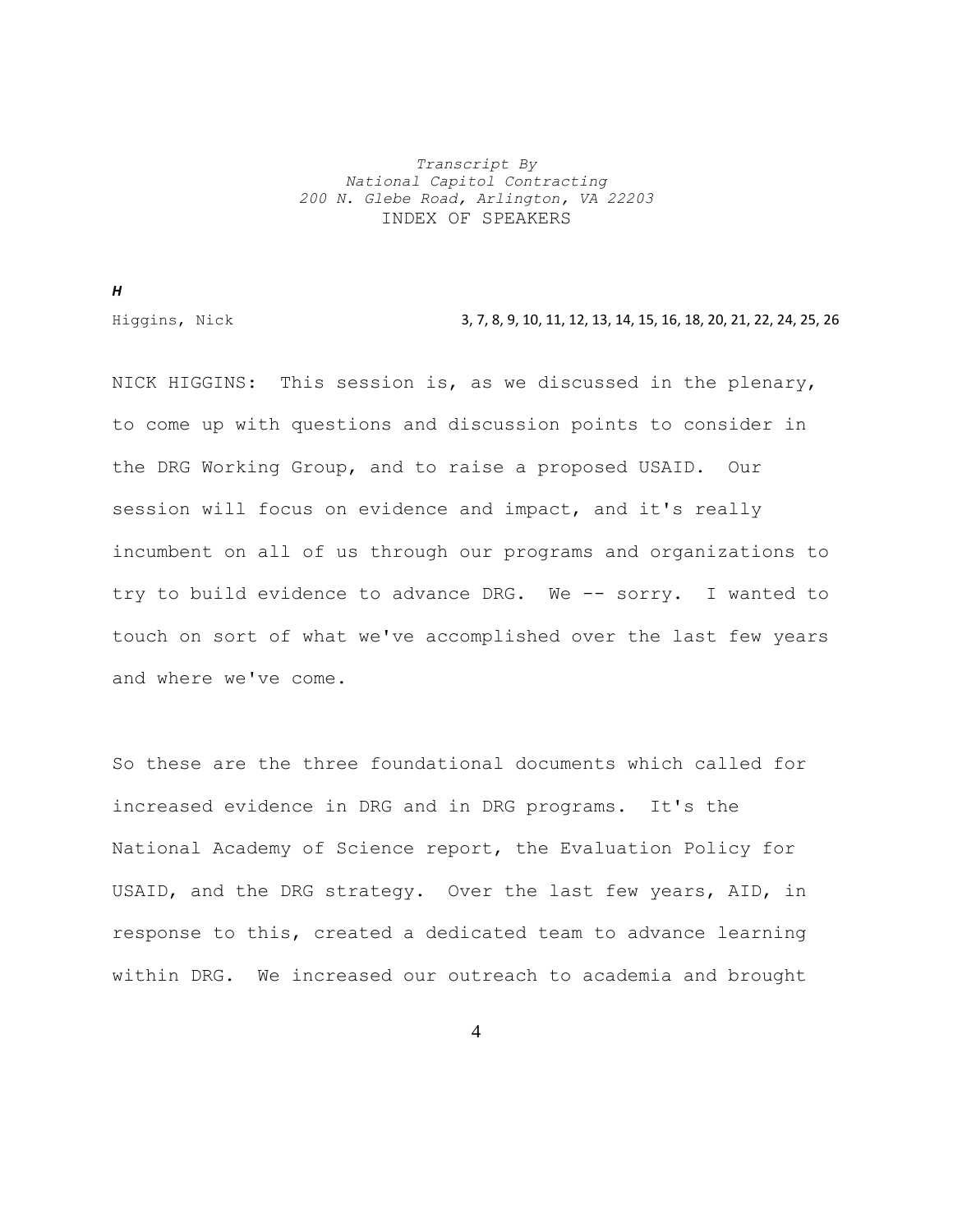several academics onto that team to work for those at USAID. We piloted new, more rigorous impact evaluation methods, including impact evaluations where we have five that are completed -- we have eight that are completed, eight that are in the field, and 16 that are in design. So what are we learning from this process so far? We are accumulating a body of evidence which we're making available on our website. These are three examples of research that we have financed.

This -- one is an impact evaluation in Russia which validated our approach to election observation and found that that is an effective way to prevent fraud and provide oversight. In Colombia, we financed a research grant that identified the reintegration of ex-combatants is more effective when the personal story of those combatants is relayed to citizens; they're more willing to reintegrate into the community. And in Indonesia we financed a research grant that looked at trafficking in persons and that grant found that efforts to get at trafficking vulnerability or misconceptions were most effective at the community level when handled through face-toface, direct engagement and discussion.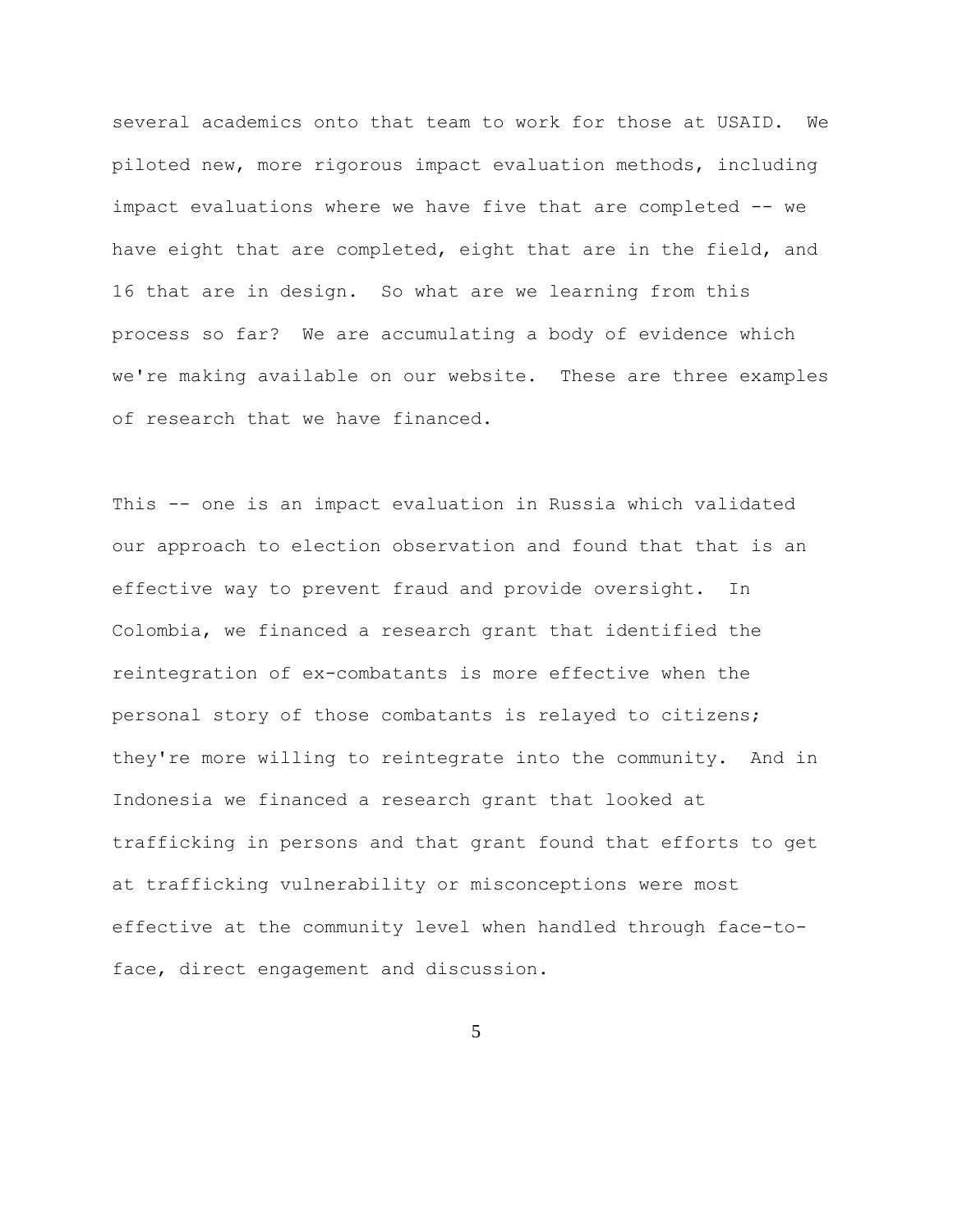So how do organizations like ours learn? We created this learning process for DRG and this is how we look at the learning process. It has five phases and we kind of organize our efforts around each of those phases. And on the generation phase a cornerstone of our work is learning agenda, thus the learning agenda which you have in your hand. That is, for 2016, a list of 12 research questions which we have focused on to organize our learning activities. Now, as you will -- when you look at those questions you'll see that there are many other questions within this broad sector that go beyond those.

One area that we could consider within this group is how we could collectively work together to advance strategic investments in research that can be coordinated. On curation, we're looking to improve our -- the way that we organize our information internally and to improve the way that we make our information available externally on our website. But could we as a community improve the way that we share information and make our information collectively available? On the analysis side, we've tried to strengthen our partnership with academia,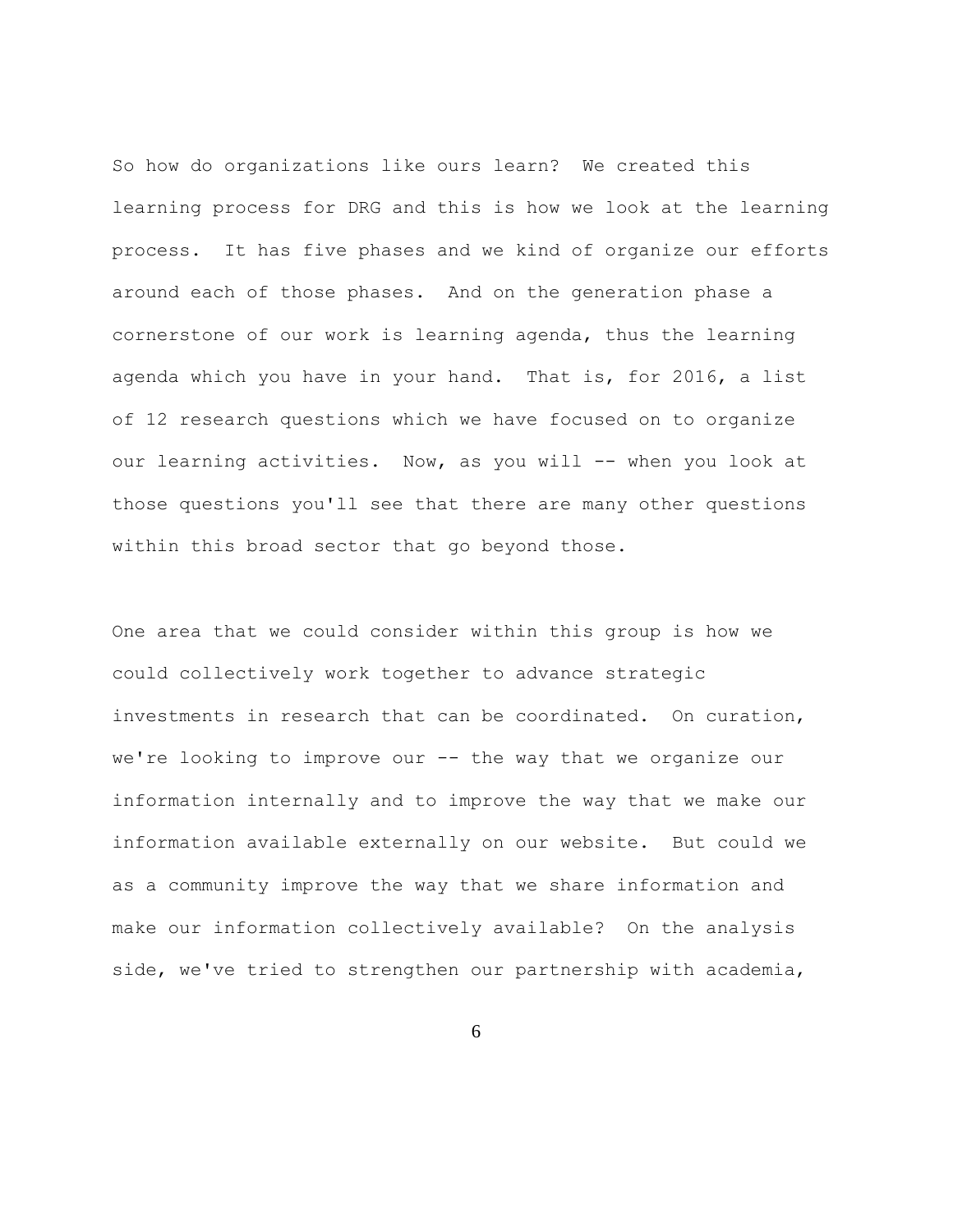but what more can we do to really leverage the capabilities of academia and to help draw on that as we advance our research work?

On dissemination, we're looking at innovative new ways to disseminate key findings of our research efforts to our busy colleagues in the field. We're looking at infographics, animation, other condensed summary and executive summary documents. But what experiences do you have with this, and what are you finding the most effective ways to disseminate the findings of your research efforts to your busy staff? And then on utilization, this effort only works if our colleagues utilize this information at key times in the implementation cycle, so during -- for USAID, this means during strategic planning, during project design, and during key points of oversight, and how do we ensure that the findings of evidence are brought to bear with the right people at the right time to make a difference.

That was a sort of introduction to try and tee up the conversation. I hope I was fairly clear. Here are some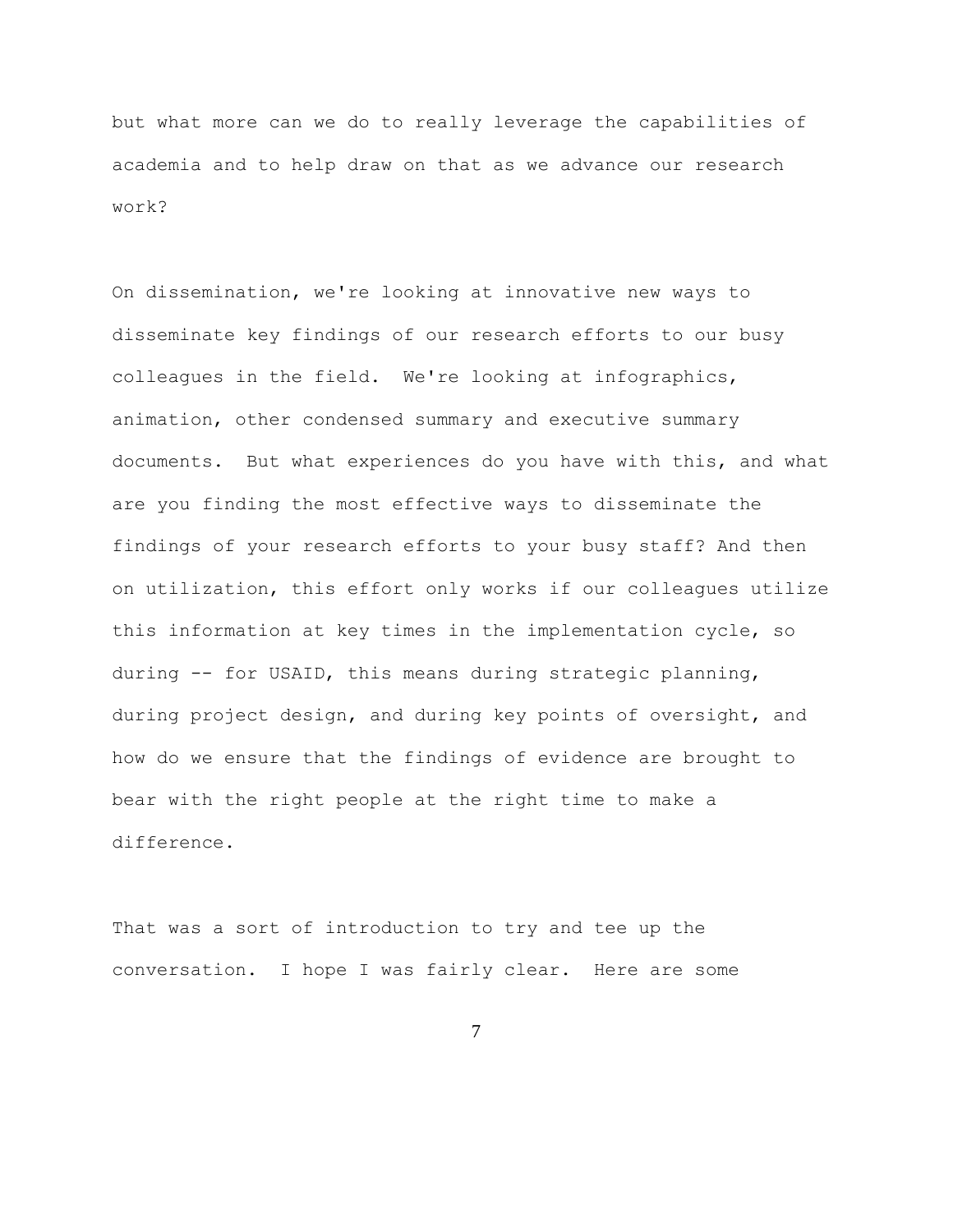questions that we could consider, and then we'll have a discussion. What examples do you have from your organizations and the work that you're doing that -- where you're having impact, where you have an important finding from your own analytical work and which should be -- you'd like to share with the broader community? How could USAID better support your efforts to conduct research and to design and build evidencebased approaches and programs? And how might we as a sector work more effectively together to share -- to generate evidence and to disseminate that across the community? With that, let's open it up for questions. Ma'am?

FEMALE SPEAKER: I'd like for you to perhaps differentiate a little bit between learning and evaluation and how they relate to each other, you know, in a practical way as physicians grapple, I guess, with both of these related issues. Can you differentiate and let us know the two strands and how they tie together a little bit more?

NICK HIGGINS: Sure. We look at evaluation as a component of generation, so we want to understand how a program is working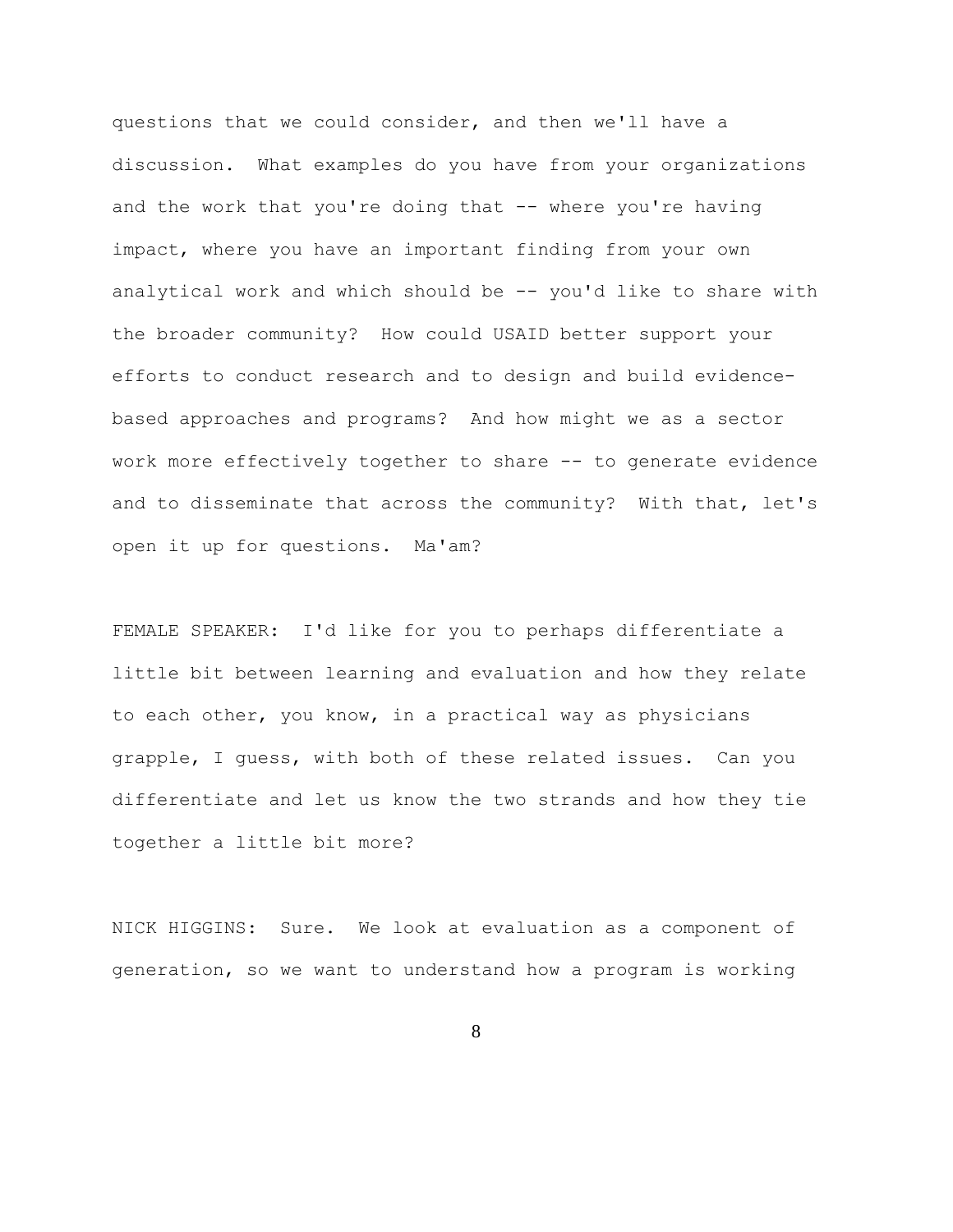and we will conduct an evaluation to analyze that, and that is sort of generating knowledge within our process. Then learning is this whole continuum, how we are generating knowledge, how we are organizing it, curating it, analyzing it, thinking about it, and disseminating that out to the workforce for application. Sir?

MALE SPEAKER: Yes, a question about who owns the knowledge. I was thinking about this, having been in situations where you see a parade of academics -- I was thinking, like, after the genocide in Rwanda, and they seemed to extract information and go away with it. I guess my question is, who is learning and how's it being disseminated, particularly among -- with the discussion not only about local systems, but also local partners? How is USAID thinking about this in the DRG space, and about the local actors being involved in the research and the evaluation?

NICK HIGGINS: Yes, good question. I think in a lot of the evaluations we finance there are local academics, local evaluators that are involved in the studies, but I think we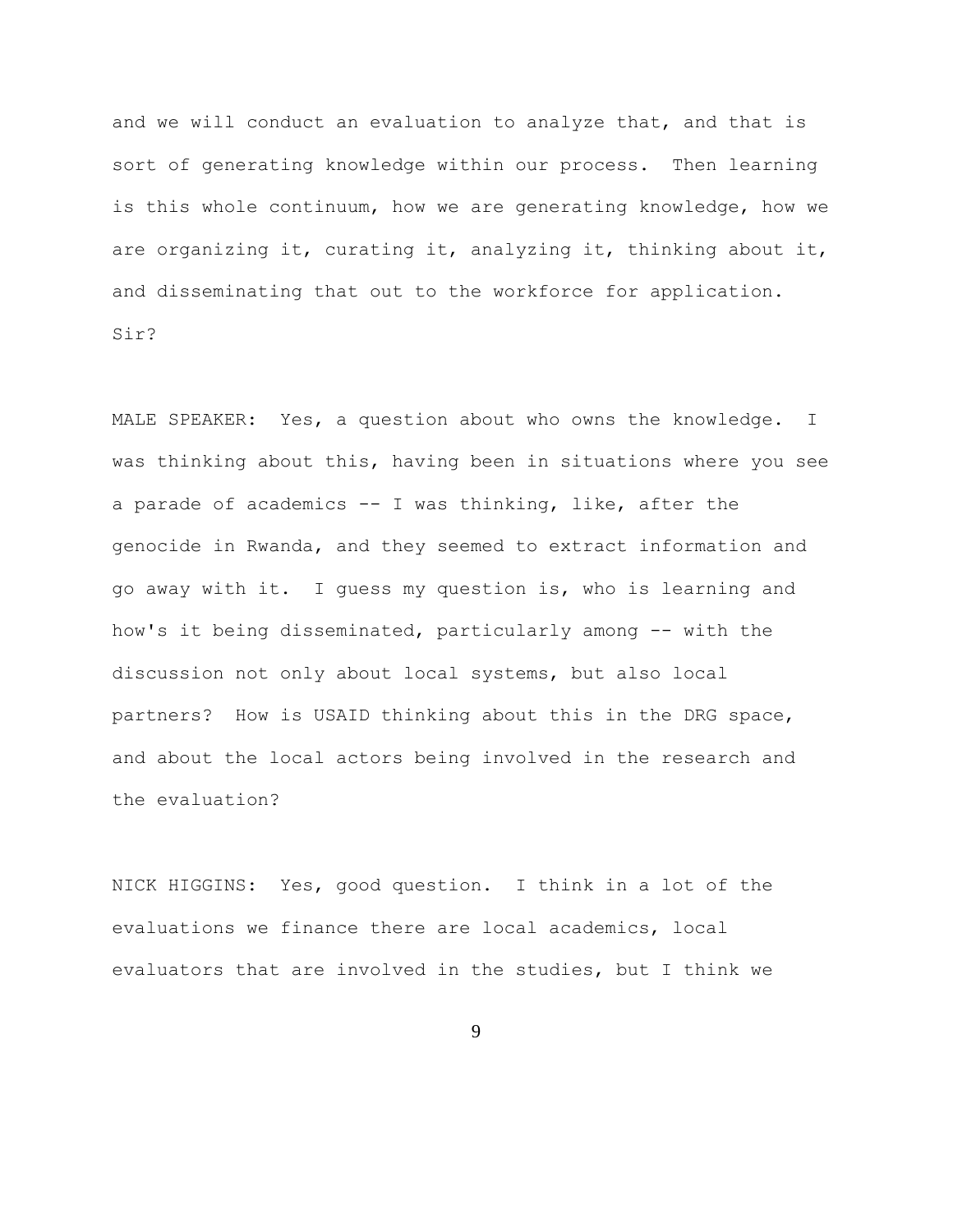could certainly do more to focus on the utilization of evaluations by host country beneficiaries' counterparts. That's a really good point. Ma'am?

FEMALE SPEAKER: Thanks. As a consumer of information and lessons that are learned through evaluations, two things that make it difficult for me are, number one, when you go to the deck or any place on USAID's website, the lessons from evaluations are -- I mean, you have to dig so deep, first to find an evaluation that even sounds interesting enough to read, and then, you know, going through hundreds of pages to figure out what the important lessons are. And then if I'm, say, a person who's interested in what we've learned in DRG, I have to go to USAID's website and all the independent organizations and other donors, and there's not a place where there's easily accessible information that's put, you know, in words and, you know, short, concise bits that are actually consumable by real human beings.

NICK HIGGINS: That's an excellent point. Yeah, I totally agree.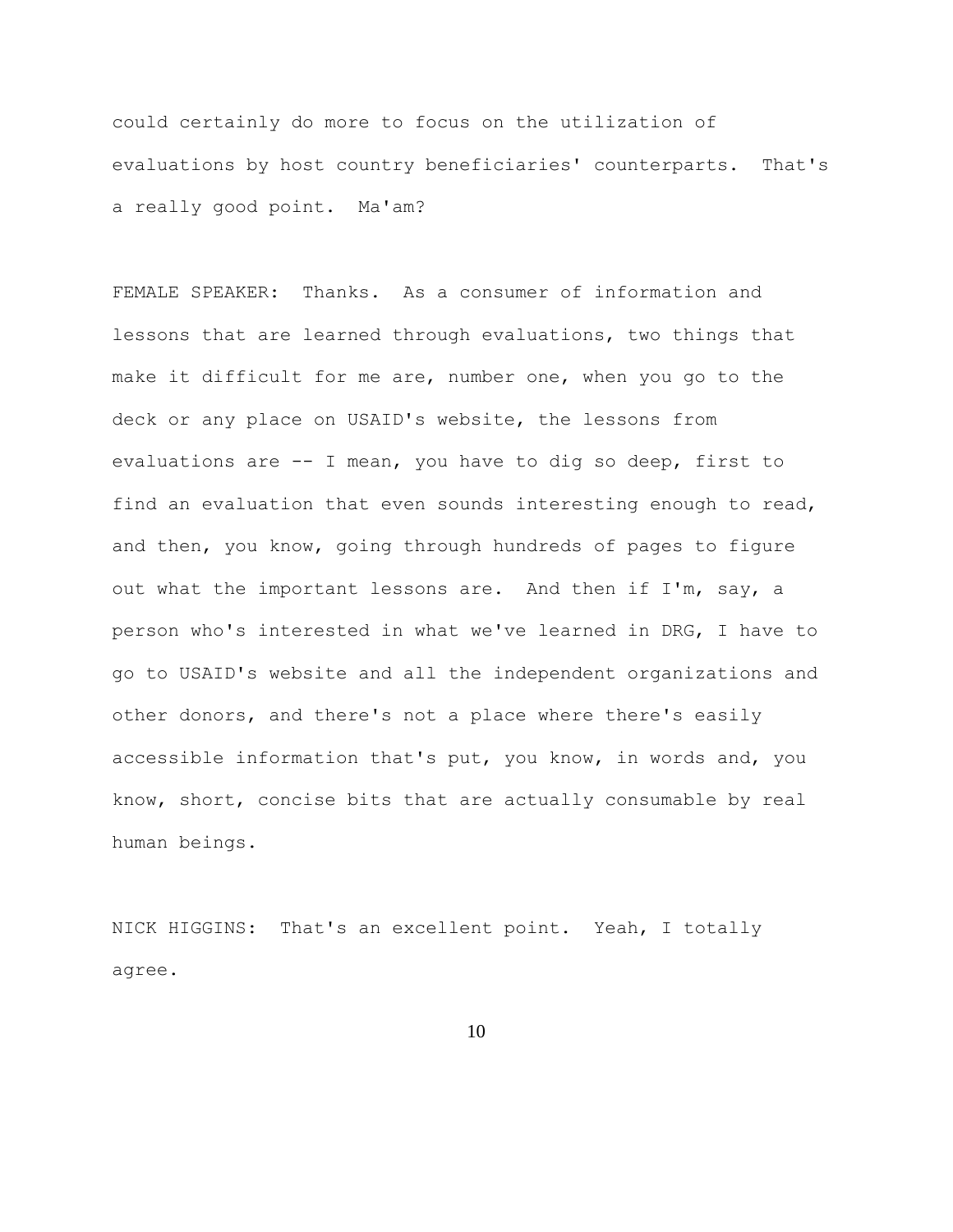[laughter]

NICK HIGGINS: Sir?

MALE SPEAKER: Let me ask about internal dissemination. It seems to me that a lot has been disseminated in recent years about, you know, the "doing development differently" approach of problem-driven and local ownership and partnership that needs to get internalized and become a part of how the USAID staff in the field operate. And I think that's a work in progress, and sometimes you see things coming out of missions that don't have the same resonance as things that come out of PPO [spelled phonetically] when you're having a conversation in Washington. I wonder if you could reflect a little bit on how you're doing that dissemination internally as well as externally.

NICK HIGGINS: Yeah, that's an excellent point. We're all busy and our colleagues in the missions are juggling a lot of demands on them, so part of the hope is that we can distill the findings of our evaluations and other research efforts and make them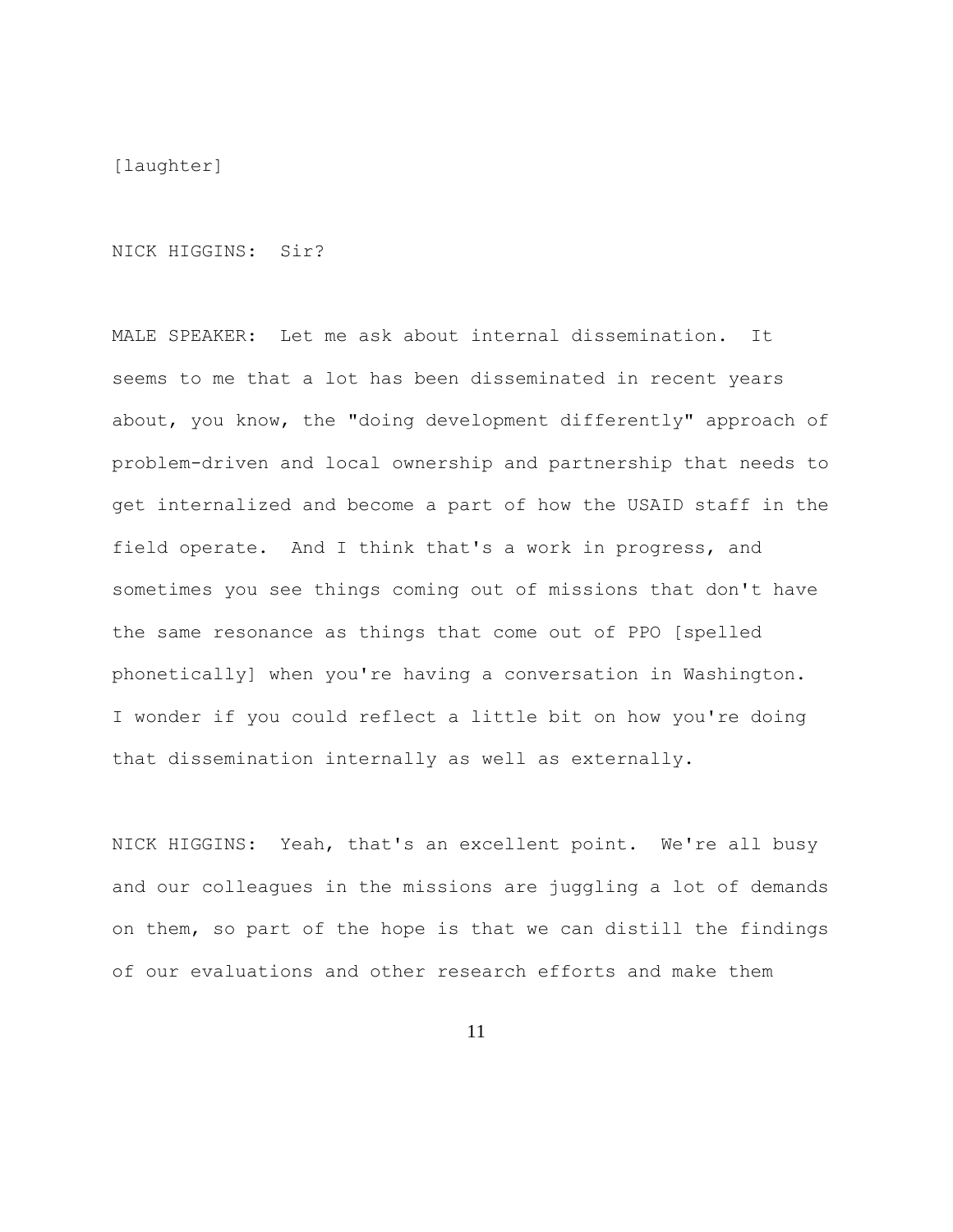available in a way in which our colleagues can easily utilize, and part of that is through training. We're looking at ways in which we can enhance the use of evaluation findings in our training programs. We have trainings that are sector-specific as well as other trainings that are method-specific such as impact evaluation-related trainings and whatnot. But we are looking at ways, and in addition we're conducting utilization workshops, where we do try to look at evidence and think of how it can be utilized in the context of project design, for example. But I think it's a very valid concern. Ma'am?

FEMALE SPEAKER: I was wondering about how DRG looks at overarching strategic findings and evidence. Does anyone actually look at cross-applicability of evidence and impact findings from one program and see how it may affect other programs, or is it just, you know, individual program-based findings and dissemination of those findings? Does anyone actually maintain a strategic view across DRG portfolio?

NICK HIGGINS: Well, in a way, that's what our division is trying to do. We are -- instead of looking at particular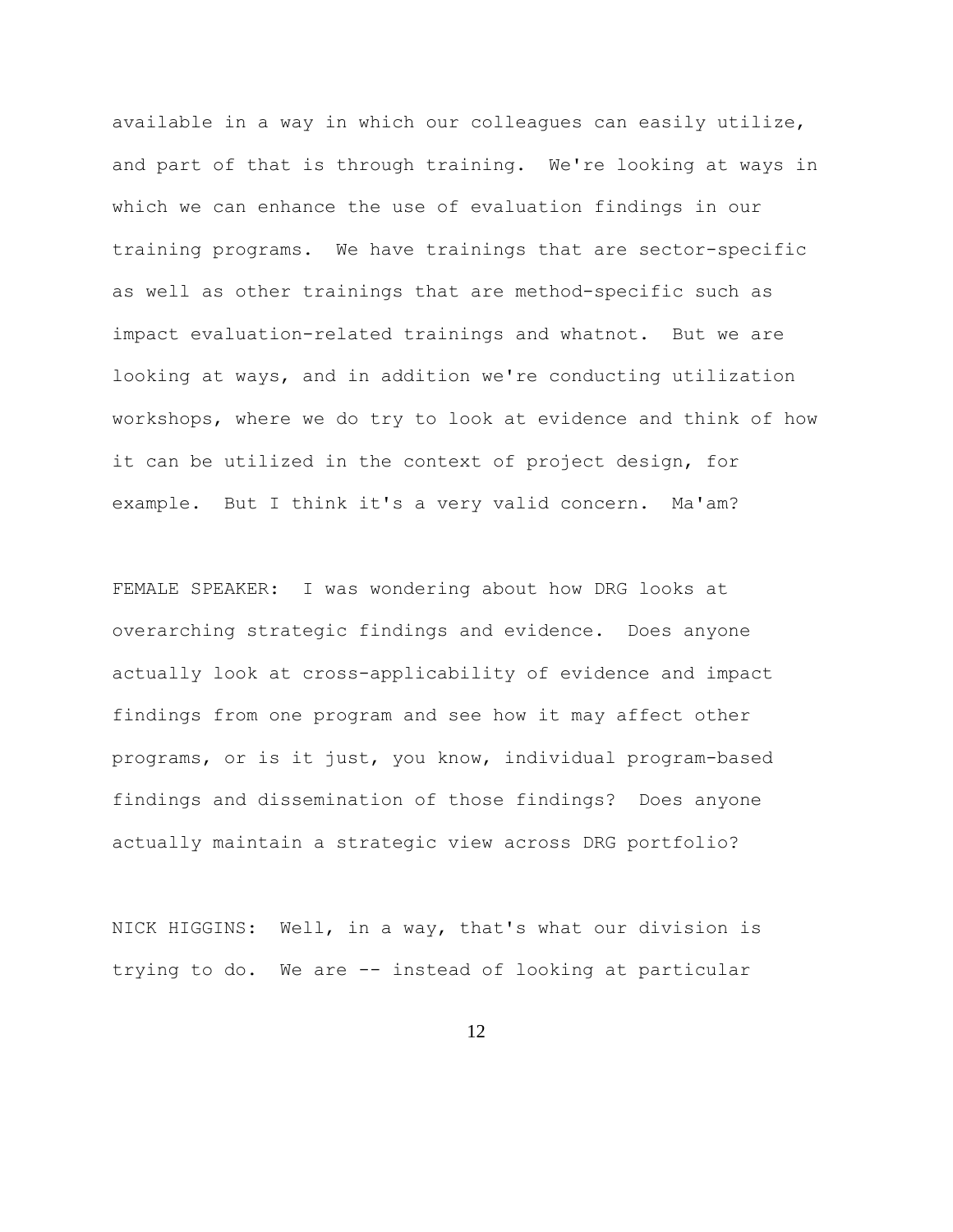countries -- a field office will have particular evaluation and research needs for their program, and our division is trying to, through the learning agenda, raise our sights, identify learning priorities that are at a higher organizational level, and organize research around those learning questions. And they're not particular to a country and in some cases they are crosssectoral in nature. Ma'am?

FEMALE SPEAKER: Somewhat related to that, I'm wondering if these learning agenda questions -- will they be -- will we start seeing them integrated in some of our external evaluations that are commissioned of our work as part of the efforts towards building evidence along those thematic areas?

NICK HIGGINS: We -- the -- our hope with the learning agenda was that we could use it as a way to guide the research interests of the field. Field missions will pursue research which is relevant to that team and they should do that, but it is our hope that through the learning agenda we can incentivize research that will contribute to our priority learning questions, and it's our intention that each year we would renew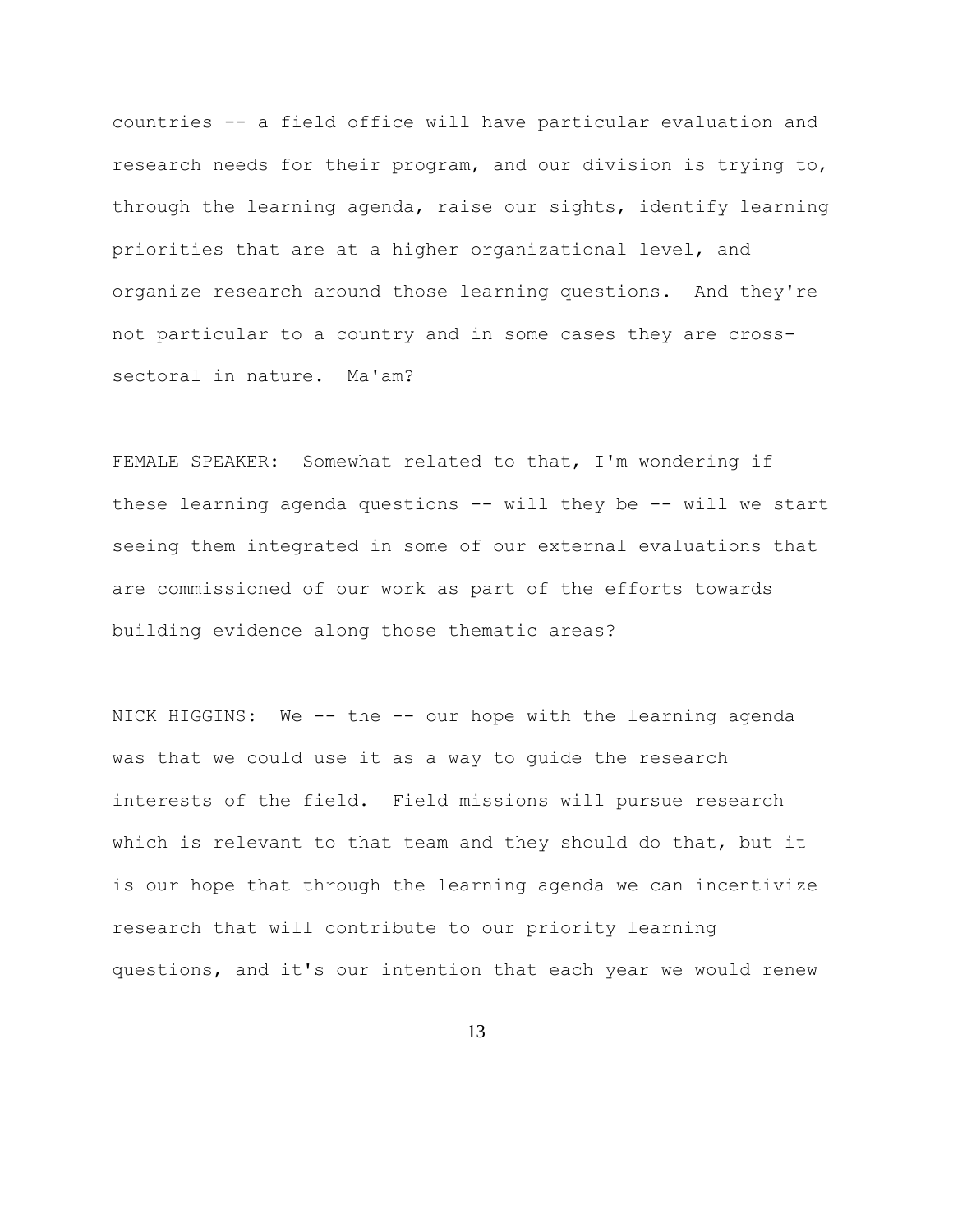the agenda, drop certain questions, add new questions. I -- so there's a possibility you could see a question from the learning agenda show up with a scope, but there are also -- the agendas are intentionally -- the questions are intentionally broad, broader than maybe a country-specific project. Thank you.

FEMALE SPEAKER: Yes, I just wanted to follow up on the earlier comment about, you know, many of the evaluations being really long and difficult to get through to find the findings, and ask whether you have, you know, tried doing executives - just one-page executive summaries and maybe making those available through the Development Experience Clearinghouse so one could go in and see those one-pagers and decide which ones you want to go to. And then the other question was in terms of making the -- what's in the evaluations more accessible for people in the host countries that the evaluations are about, whether USAID has invested in translating some of these evaluations to the, you know, various languages that are used in the countries where they're taking place.

NICK HIGGINS: Those are excellent questions. Yes, we are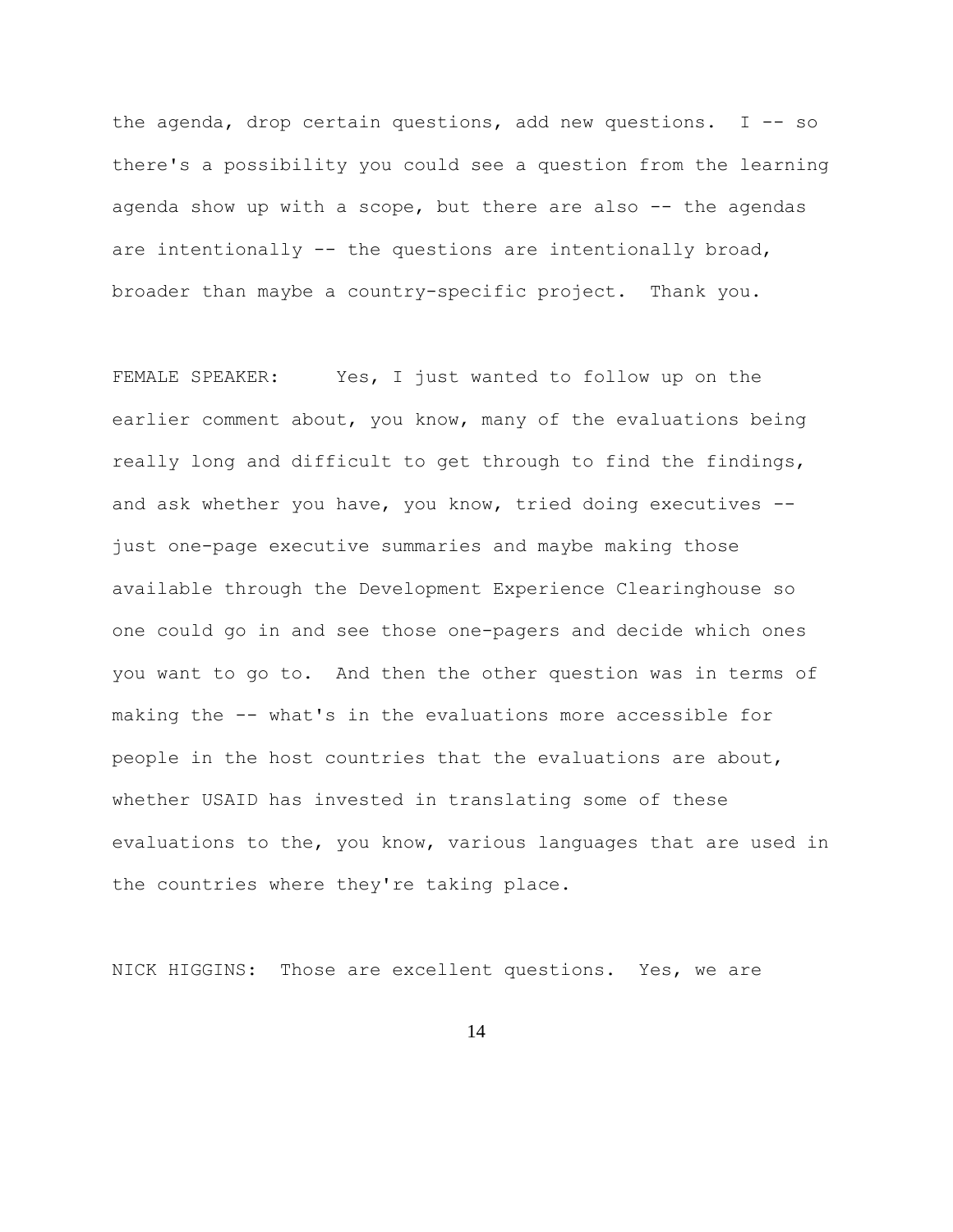instituting executive summaries more than we have done in the past. Often the evaluations did not necessarily include a concise executive summary at the start that really highlighted the key findings, and so we are moving in that direction and I think all of our new evaluations that are financed out of the DRG Center do have that. On the translation, in some cases in the field where the research is locally commissioned they have translated evaluations, as I understand, but in the Center we have not done that, and we should consider that. Good recommendation. Sir?

MALE SPEAKER: I've directed a project on health leadership management governance in the Bureau for Global Health and I've been lucky enough to have an AOR who's been involved in a lot of the cross-sectoral working groups on democracy rights and governance. I've appreciated the fact that DRG has done a number of different forums, including one on public financial management. But could you talk a little bit about how you're working across sectors in terms of both utilizing the evidence from and applying the lessons to those other sectors?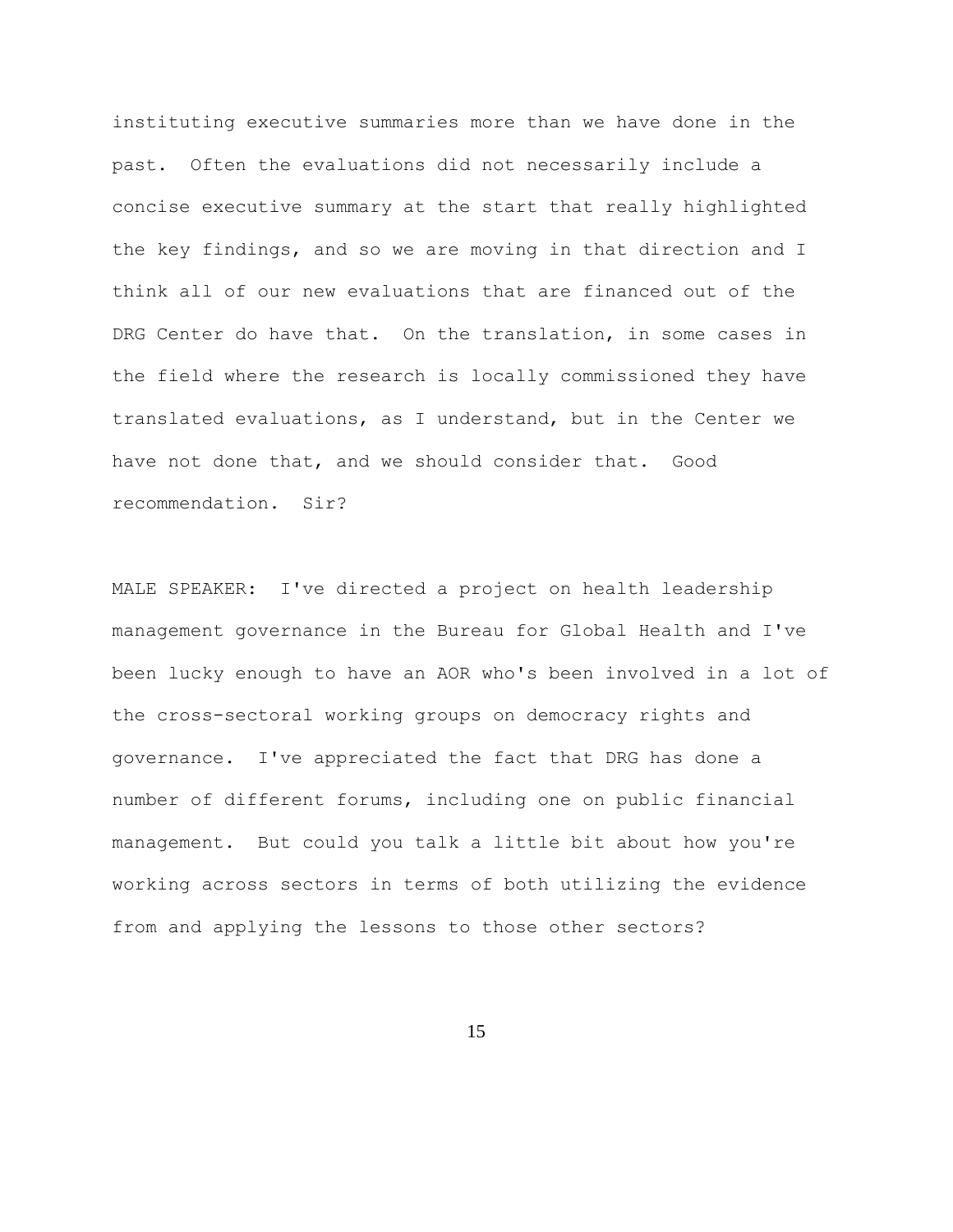NICK HIGGINS: Yeah. We do have a cross-sectoral program team in the DRG Center that specializes in coordination with other Bureaus and other sectors, and they look at the whole range of programming and evaluation and research is one component of that work. We do support a number of cross-sectoral related evaluations and where we do see findings we have shared those outside of the DRG sector. But it's an area where we see a future expansion in DRG work, and there's an increase, there's a great need for further research in that area.

MALE SPEAKER: My question is about countries that went or are going through democratic transitions. I think they would benefit a lot from looking at other countries that have gone through the similar process in the last 10 or 20 years or whatever. Are there easy resources that, say, look at countries that have gone through transitions to learn from that experience what went well or what, you know, are the reasons for success, what are the reasons for failure, and how can other countries learn from those transitions? Have you done research like that, or is it readily available?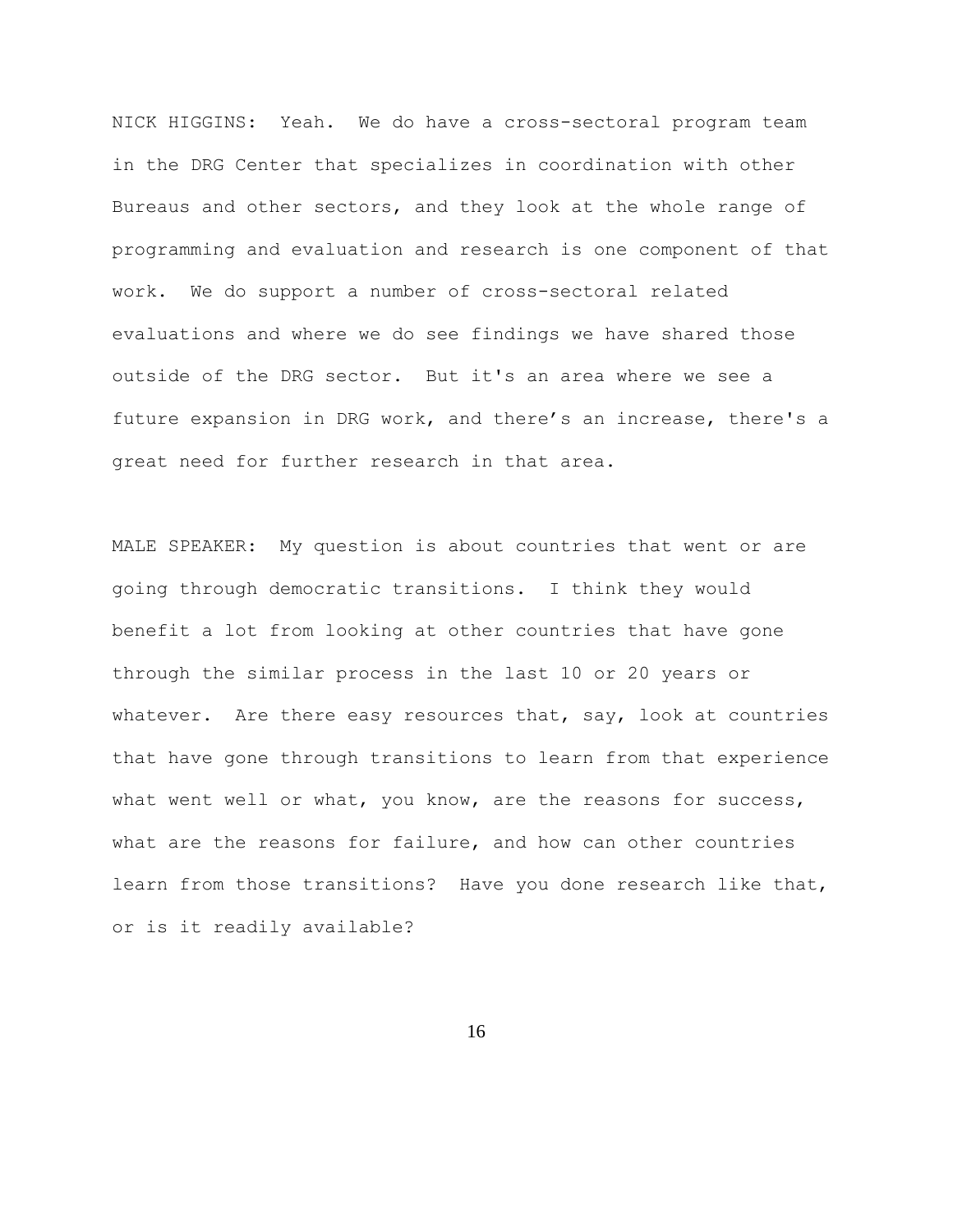NICK HIGGINS: Our division has not, but other entities within USAID have. The Europe and Eurasia Bureau did a retrospective on the past 20 years of assistance in that bureau and identified best practices and lessons learned from their assistance during a lot of democratic transitions in the post-Soviet space in particular. No, we -- yeah, thanks. That's a good point.

MALE SPEAKER: It would be [unintelligible].

NICK HIGGINS: Yeah. That's an excellent point. Thanks.

FEMALE SPEAKER: Do you find that there are challenges collecting information about the impacts of the programs? Like some of the agenda questions are, like -- yeah, it's, like, measuring impact and  $--$  yeah, I'm so sorry, I can't phrase the question properly --

NICK HIGGINS: No, that's okay.

FEMALE SPEAKER: -- but, like, what are some practices and methods that are currently in place to collect information about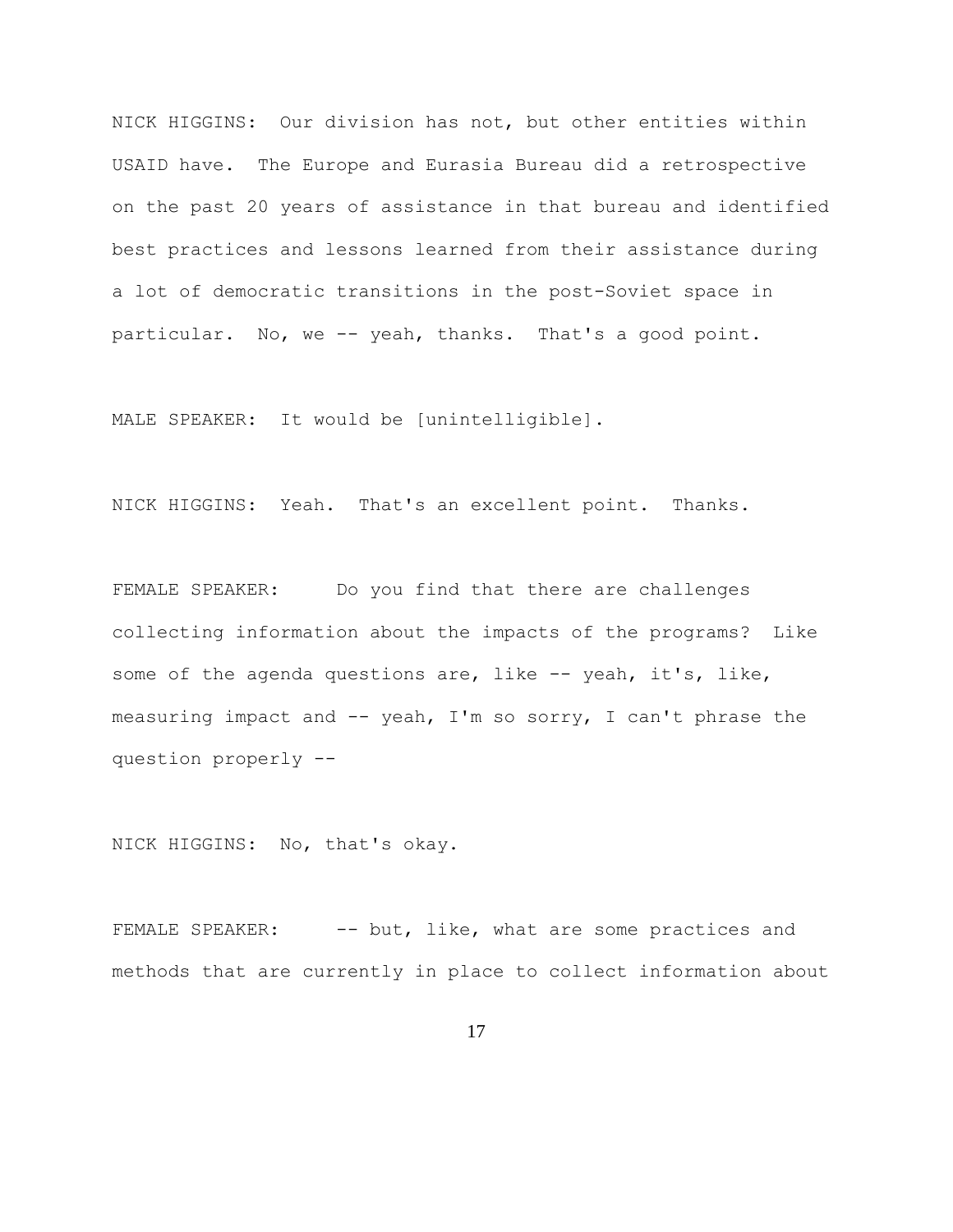how successful programs are, and are there any challenges with that process of collecting information?

NICK HIGGINS: Sure. There are challenges on all fronts. The - - we are, like I mentioned earlier, implementing impact evaluations which are sort of the gold standards, in a sense, of knowing that the effect of our assistance had -- was attributable to our assistance. And we are -- but there are challenges with implementing those evaluations. We are supporting a variety of methods to try and triangulate and have a broader sense of effect, of our collective efforts as a community and USAID. But -- yeah.

FEMALE SPEAKER: Just building on that and the concept of the cross-sectoral, the very best impact evaluation that we have on the case for independent media was a study by the Gates Foundation on voluntary male circumcision in seven countries in Africa. Seriously, it's the case that I use; it's the biggest impact case I can make because they looked at all the different variables that affected it and were able to identify something that wasn't an evaluation of our program at all.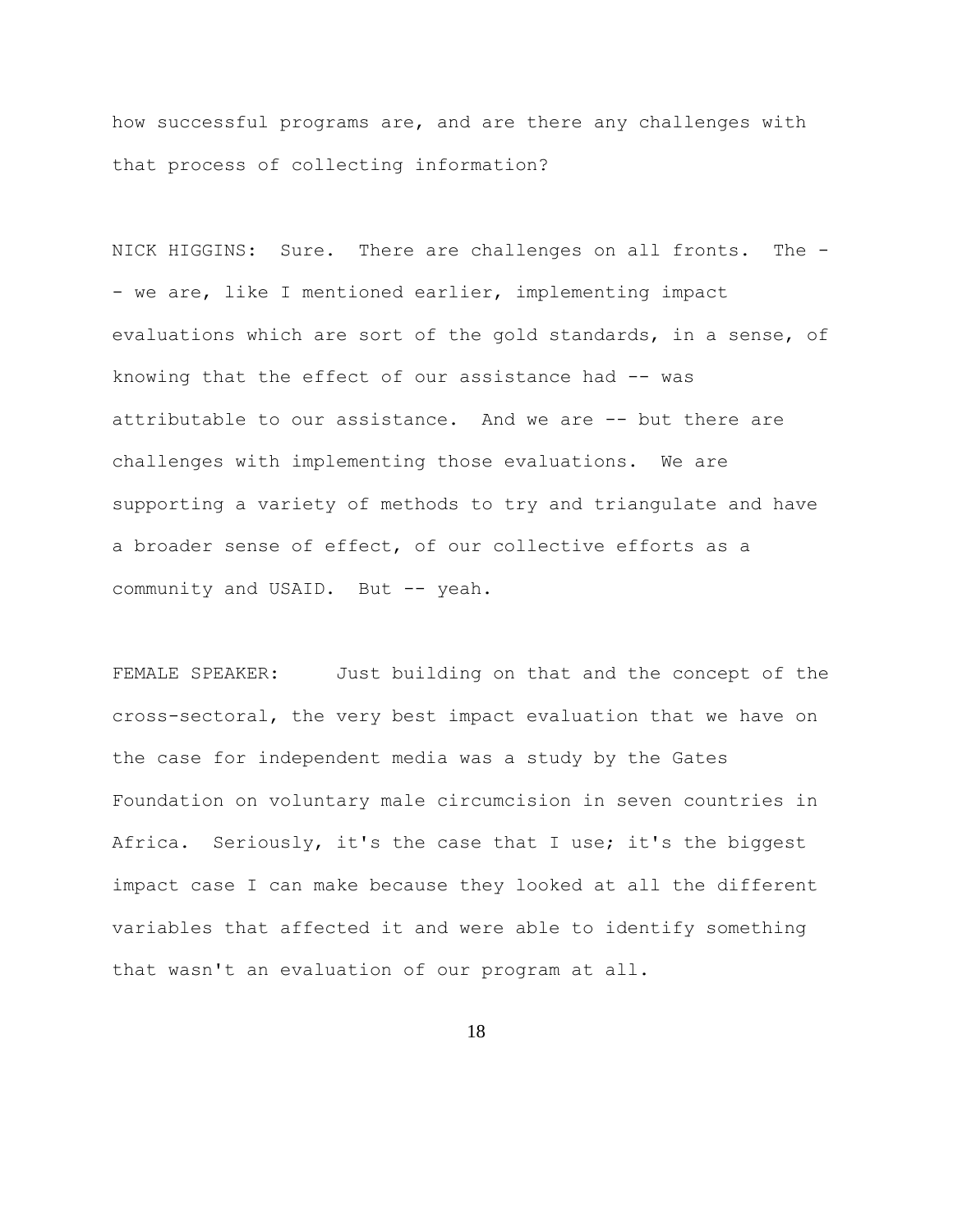So I do think looking cross-sectorally, then finding ways on those really big studies which are so rare for us to be able to do, but to find ways to isolate questions about different democracy and governance inputs in those big cross-country and cross-sectoral research, it would be a really powerful tool for making the case.

MALE SPEAKER: I ask this question as one of the academics that writes 200-page reports that are hard to make one's way through and figure out what they mean. I was involved in the National Academy study that sort of kicked this off, this process. We're sort of, you know, eight years, I think, into a real, concerted focus on DRG evaluation, which means that there's still a lot in the pipeline, but there's also --

NICK HIGGINS: Right.

MALE SPEAKER: -- a set of studies that have really come out and that -- a serious focus on measuring outcomes. So this is partly a question to USAID but as much a question to all the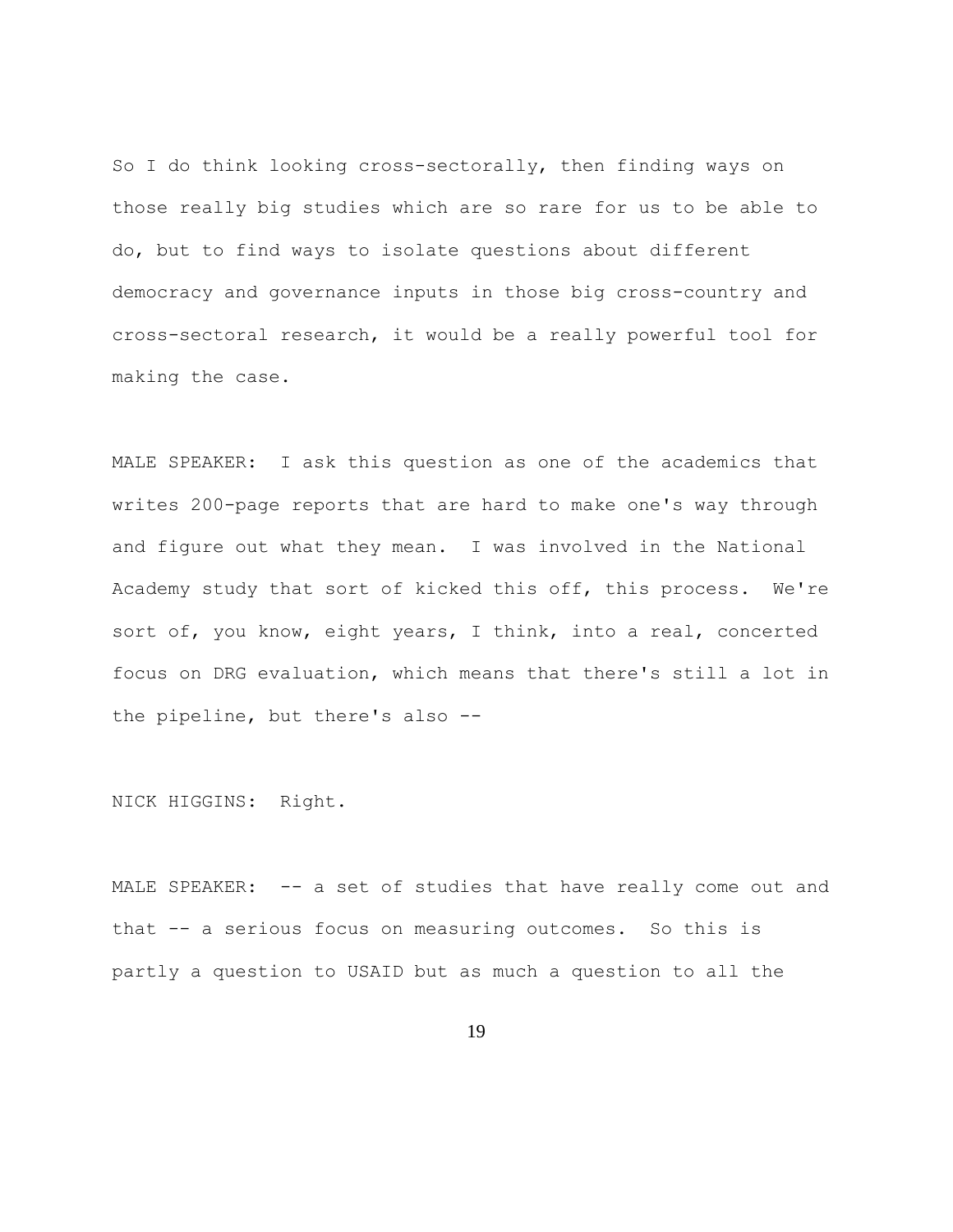partners in the room, and it really is about utilization, which is, are we learning things that are leading people to want to make different choices in program designs? Then you would have made any absence of that evidence. And I'll give an example, just from my own experience doing impact evaluations. We began to do impact evaluations of community-driven development programs for the World Bank about six years ago, and folks who are familiar with CDD [spelled phonetically] programs, they have complex theories of change. Basically, you're empowering communities; you're giving them resources and as a result, all sorts of good things are going to happen. Democratic institutions are going to bloom; people are going to get along in post-conflict environments; growth is going to take off. All good things go together if you have a sort of community-based, sort of democratic process of spending resources.

The evidence doesn't support that theory of change in any way, shape, or form, but as we've presented those results with sort of World Bank staff from around the world, one quickly gets a set of debates about "well, CDD looks very different where I do it." You know, we've addressed these concerns and redesigned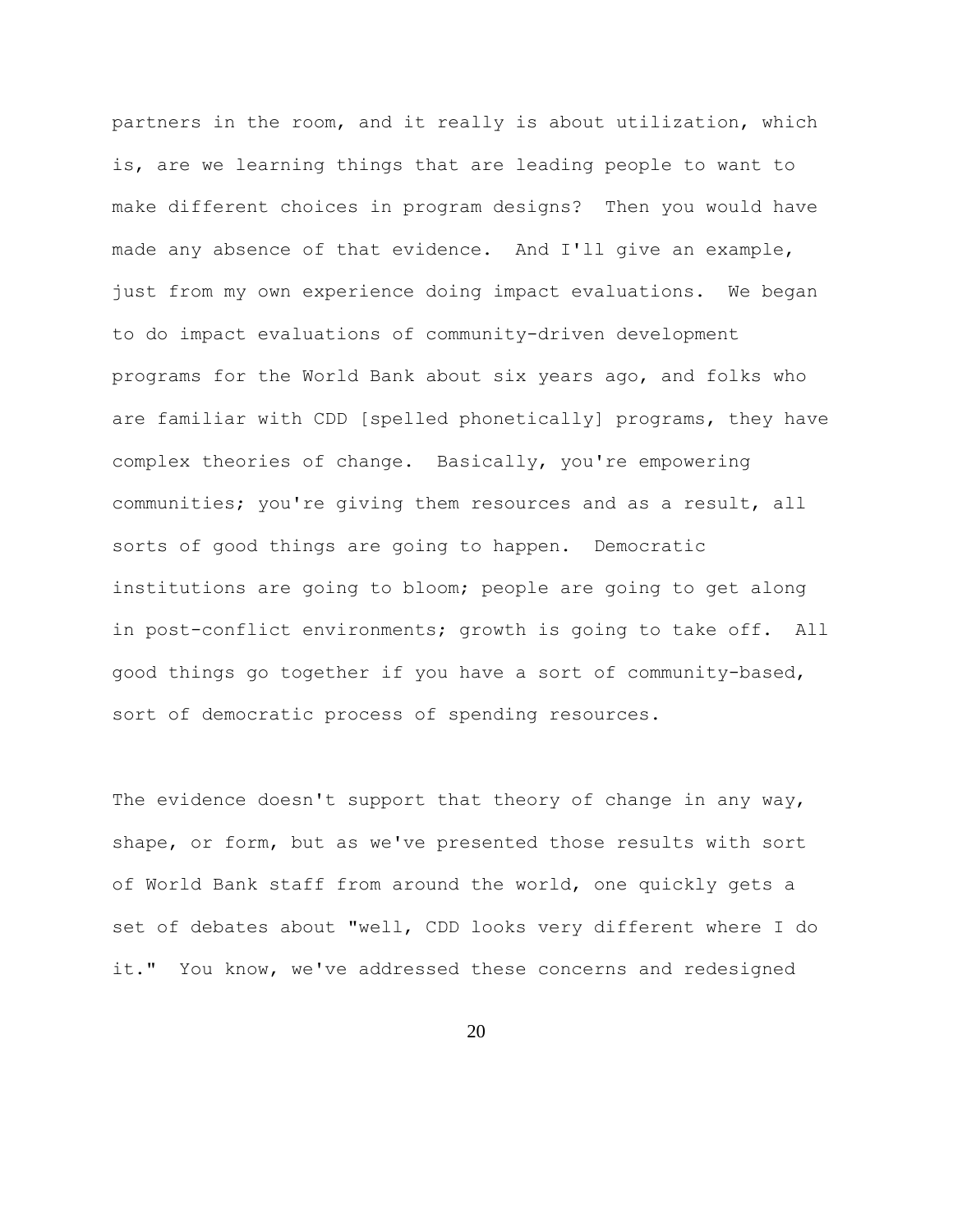this basic structure to where there's something different about the context, and it's eminently plausible that it's true that there's something different about a particular context or one aspect of program design.

But the evidence is sort of cumulating that there's some real sort of gaps in the evidence base for the logic model that's been laid out for CDD, and so -- I mean, my question, first and foremost, is are there things that you're learning about that are leading you to make different decisions about program design? Because ultimately the value of this whole exercise is going to depend not just on people accessing these reports but these reports actually informing choices that are made either in the program design process on the part of partners or on the procurement process in the RFP design process on the part of USAID. So I'm interested if there are examples of anything you've read, or impact evaluation work that you're done that has caused you think profoundly differently about a model that you were operating with on a regular basis.

FEMALE SPEAKER: I'd like to know how we go about, in terms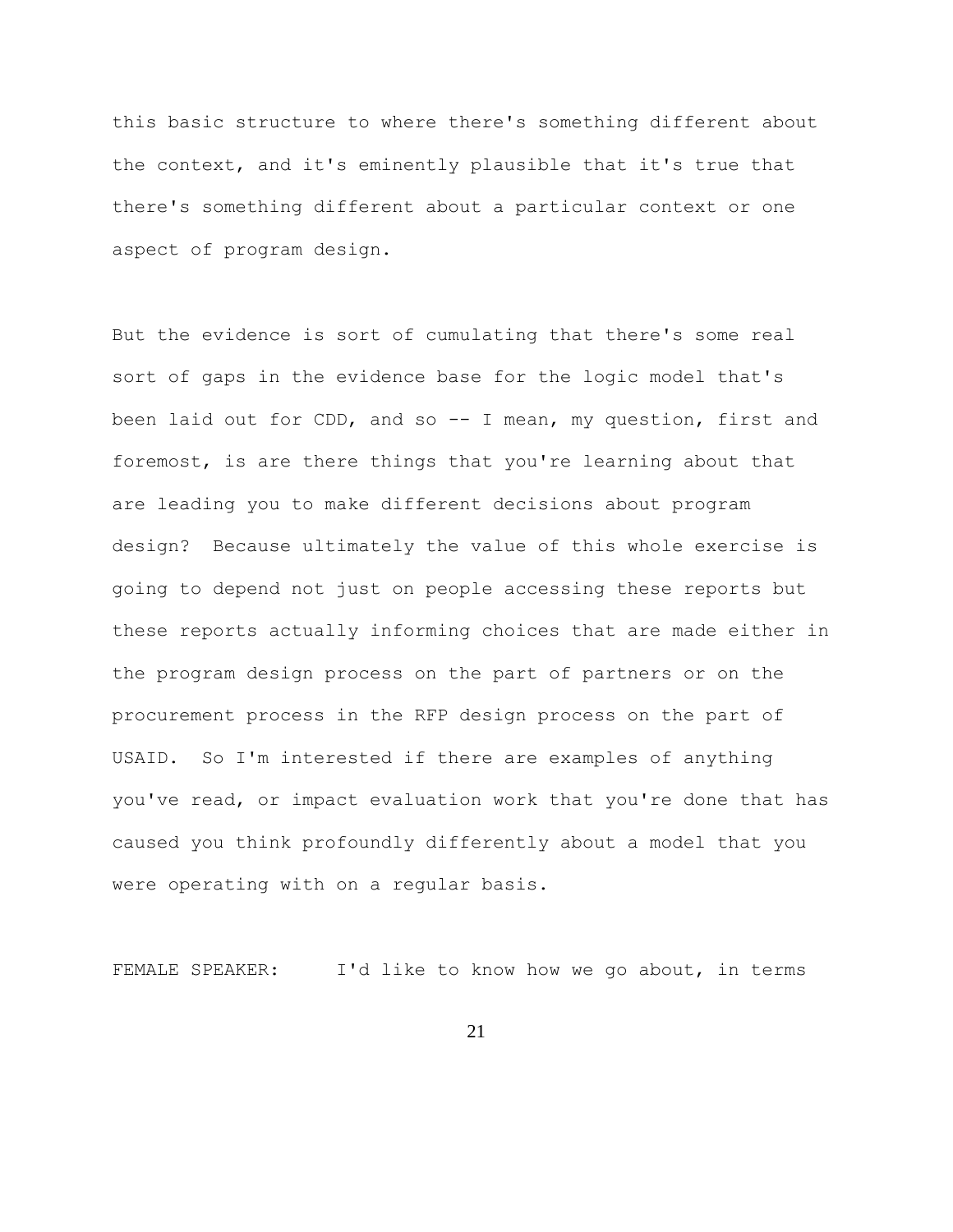of the impact evaluations that we do, both refining and complementing our reliance on opinion surveys, perception surveys, which are part and parcel of the project of understanding impact. But perceptions of change don't necessarily mean there's actually change, or the reverse; there may be no perceptions of change, but there actually has been quite a bit of change.

NICK HIGGINS: We are -- yeah. Let me do a few questions and then -- yeah?

MALE SPEAKER: Sorry, I was trying to get this before. My question is about participating in inclusion also, which is funny. I notice that -- I wanted to compliment the inclusion of the idea of youth and women, the participation and inclusion of youth and women in this agenda, and I wanted to ask specifically about, you know, what kind of research has already been done and what else is planned on those topics.

MALE SPEAKER: Thanks. Just wanted to suggest a couple things. First is that obviously the evidence base needs to build most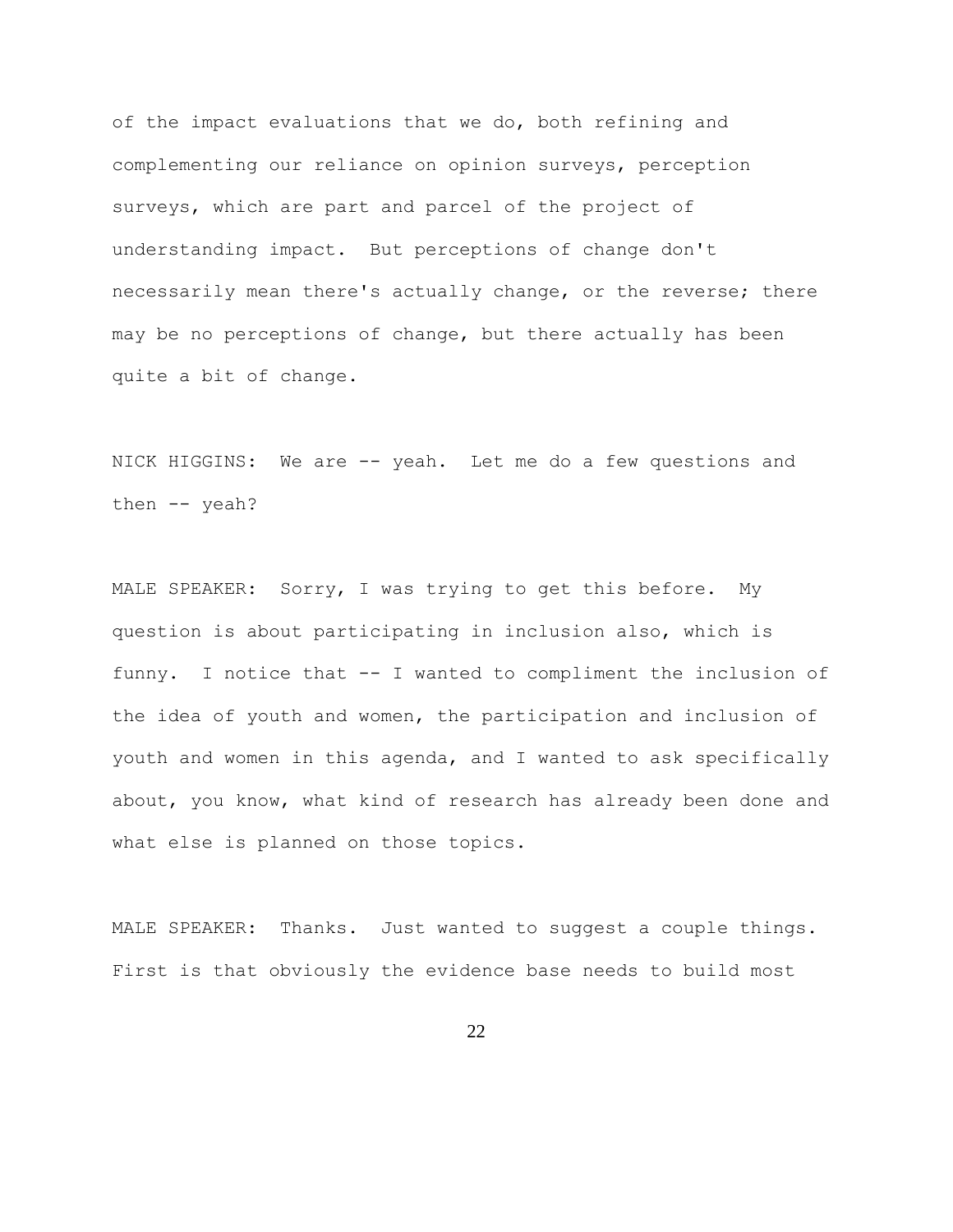relevantly on what projects are trying to accomplish, and there is a significant difference between, if you will, more traditional DRG projects that aim at, for example, democratic transition and the cross-sector efforts which are oriented a little bit differently, and what they intend to do is essentially accelerate and amplify impacts in other sectors in much the way that Justin suggested. So I think what I want to suggest is that you pick up the kinds of content that the DRG summits have focused on recently, and that will be about process indicators of participation, inclusion, transparency, and accountability in terms of the ways that they promote impact country ownership and sustainability. That's really quite a different frame and could easily get lost in a more traditional impact assessment frame, and it doesn't actually look at outcomes sought by other sectors accelerated through DRG components.

FEMALE SPEAKER: I had a question about participation inclusion as well in terms of measuring the impact of inclusion of women and innovation in that. For the last 10 years I was involved in -- for the last five years in a collaborative management of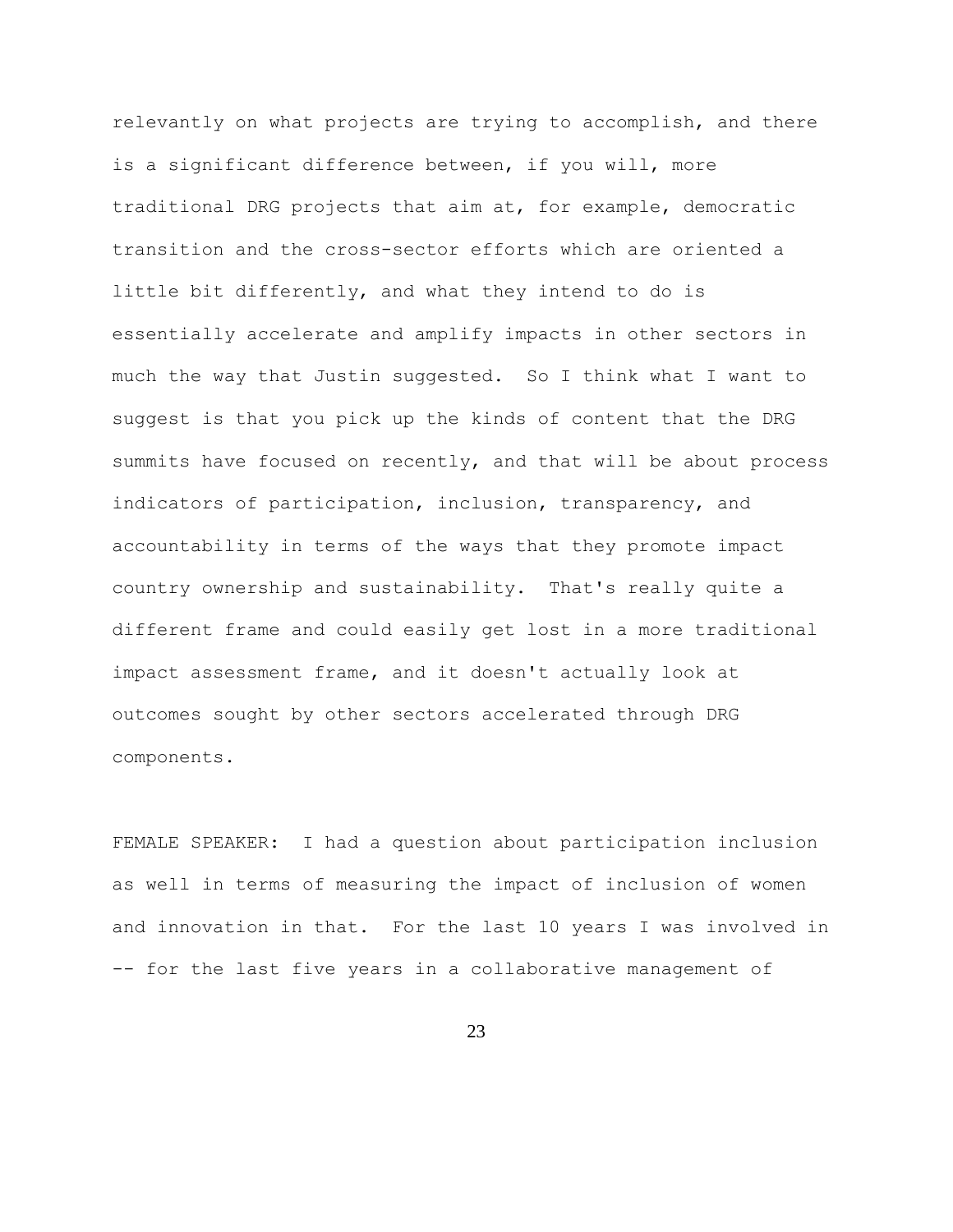natural resources project by USAID where we had to increase gender participation. Sometimes it was just a checkmark in the box and that's how we got the impact evaluation. At the end of the project, it looked like we had 50 percent women involved, but in reality their voices weren't really as sharp as we were imagining it to be. So I want to know more about how this -- if you're thinking about it and what kind of innovations are being implemented or inserted in these sort of mechanisms to bring it to the next level.

NICK HIGGINS: Okay.

FEMALE SPEAKER: We must have a whole shrew of women. In the same line, I think with evidence and impact, having a very clear definition from the get-go is so important. Being in the gender space and empowerment being some nebulous word that's out there that everyone is using, we launched the first survey ever to actually understand what adolescent girls and young women are saying about empowerment. It was so interesting because only in English does that word even exist. You can't have a concept of something if that word doesn't exist in Arabic and Chinese and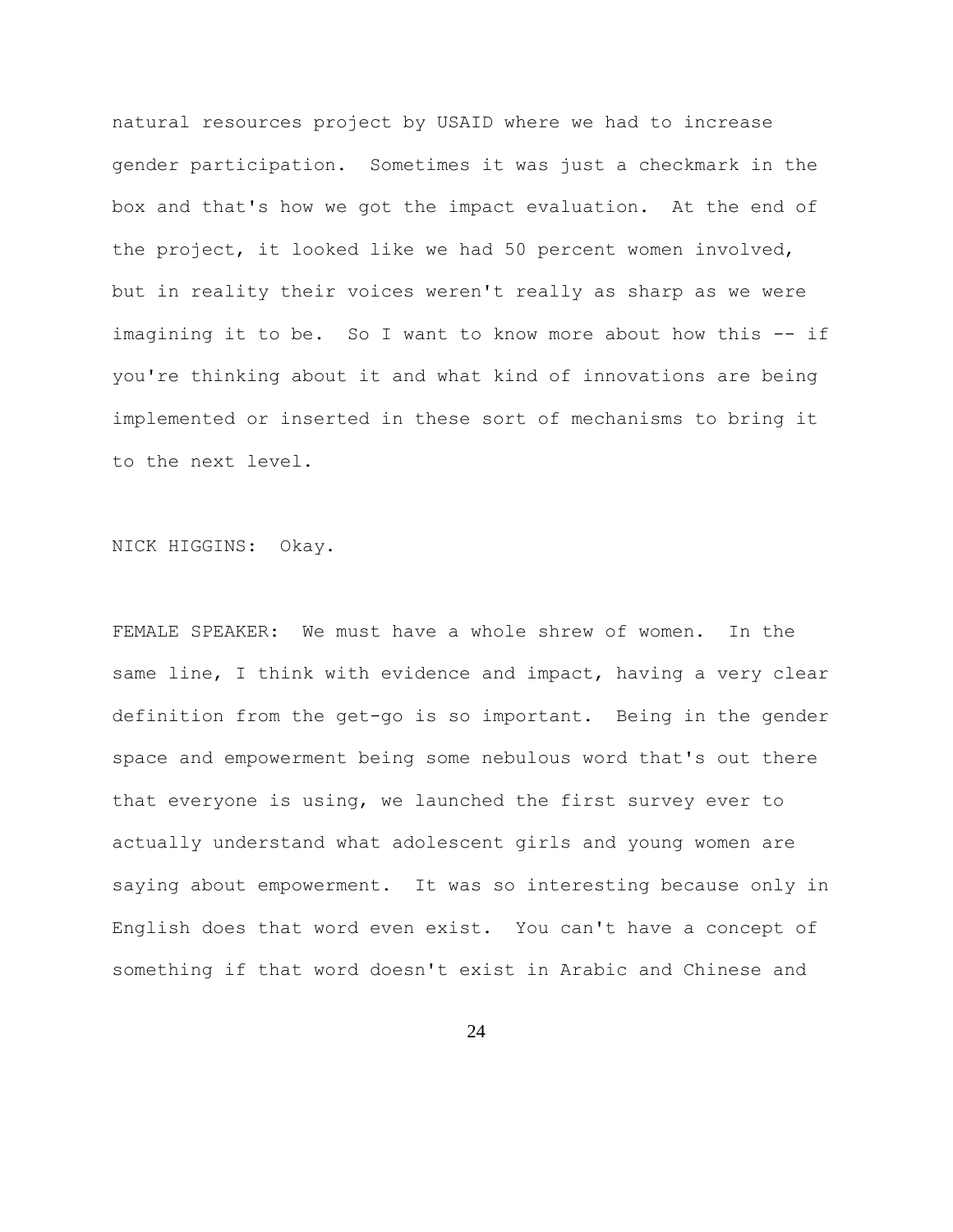so many other words. When we asked them then what they thought that meant, it translated to human rights. So I guess my question is, as you're looking at DRG, I mean, you know, having sub-definitions of what rights mean, what governance means, what democracy -- I think, you know, are you also looking at these, setting clear definitions even for what you are trying to collect?

NICK HIGGINS: Good point. Ma'am?

FEMALE SPEAKER: I guess I want to go back to what the gentleman over there was talking about. Some of the USAID evaluations focus, it seems like, only on the impact, and a lot of lessons learned require you to actually understand the root causes of why something worked. You should be able to trace it back to the local context, the interaction of actors, factors, and issues, and what exactly caused the successful outcome. You know your program worked, but you don't know why it worked exactly, and that's what will actually enable you to translate that insight and actually make use of it in the context of another program. So, as a systems thinking practitioner, I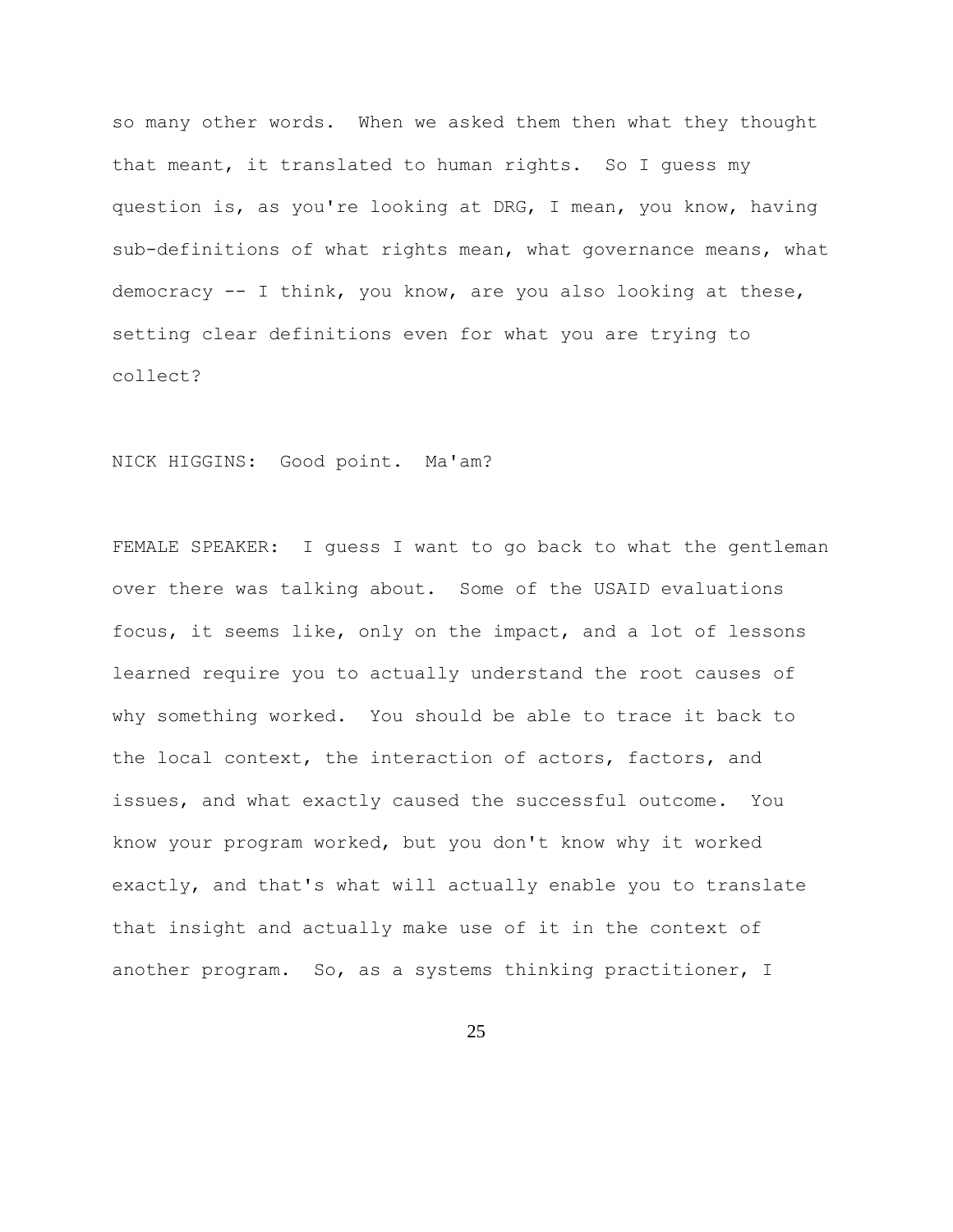guess what I would suggest is to focus on that kind of causal understanding of evaluation rather than just measurement of the impact at the end.

NICK HIGGINS: That's a really good point. We do try to -- I think -- one way to look at the impact evaluations is they are specific cases which we can understand how our assistance created an effect. But to -- if you view that within a broader context of, say, performance evaluation and other analysis surveys you get a fuller picture of the environment in which that assistance was delivered. Although we try to apply sort of the scientific method in the impact evaluation approach, there is an art to this work, as you know, and it really requires judgment and a deep understanding of the specific country context, and we acknowledge that.

On some of the questions that were asked on surveys, we are - we have supported sophisticated surveys that are -- have a high sample and are rigorous, more rigorous that a lot of the surveys that USAID has supported in our sector for many years, and I think as we go forward we would like to see higher quality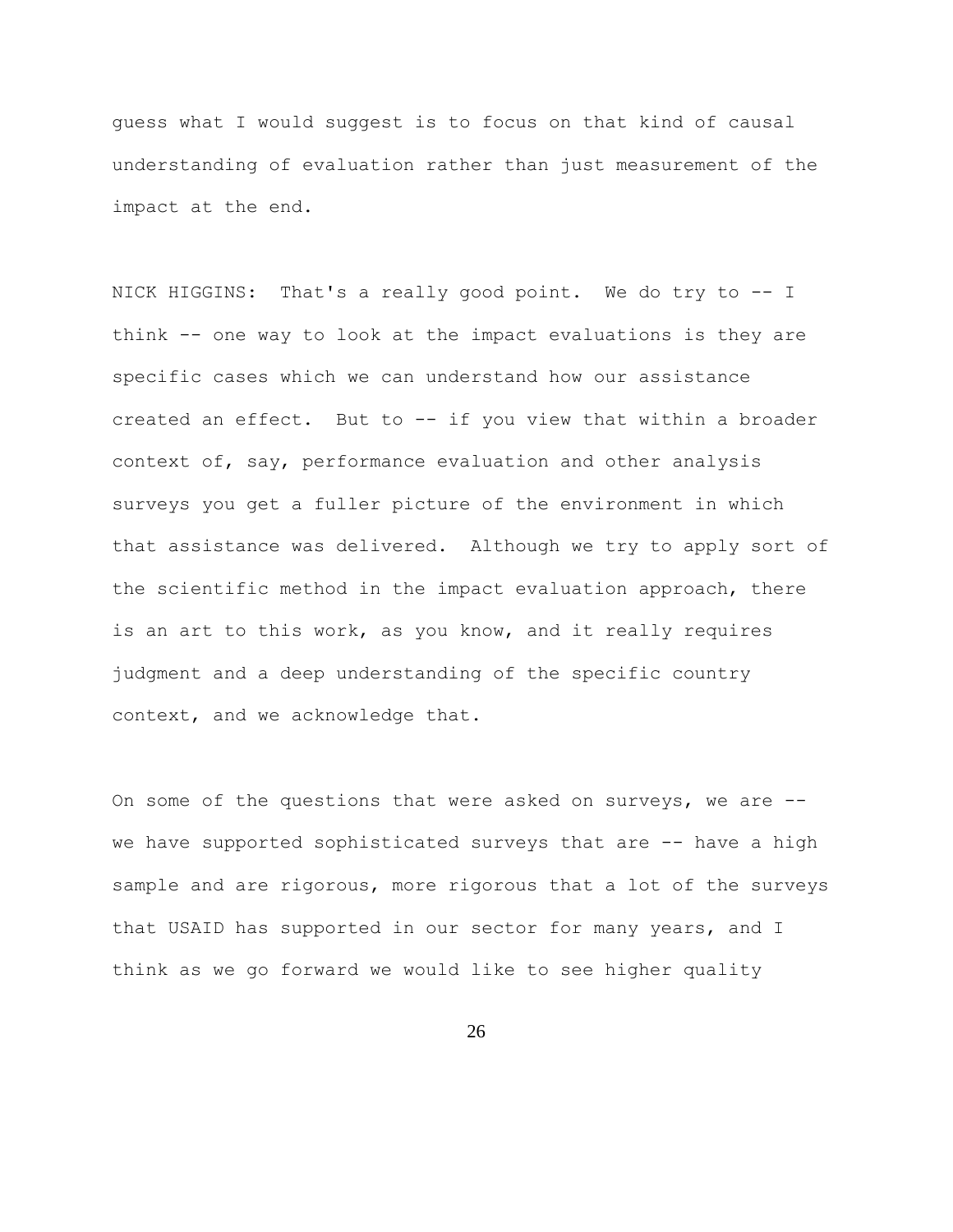surveys, and for our unit to provide guidance on that for our field officers going forward. On the other questions of other evaluations that relate to youth or gender, I mean, there's a large evaluation universe just within USAID. Many of these are outside of the DRG space and we need to do a better job of understanding that and having visibility on that on the findings which go back over many years, so there's work to do there. I mean, what we can do, and it's certainly within our control in the near term, is to organize the research that we are conducting and have conducted through our center, and to focus on distilling those findings and sharing those with the broader community.

Any other observations or thoughts? Ma'am?

FEMALE SPEAKER: I think it's great that you're going to continue to do training with the officers in the field, particularly in the learning agenda. I would also encourage for continued education on the evaluation policy. We continue to experience challenges, particularly in sharing and developing the scope of work of the evaluation and advanced notification of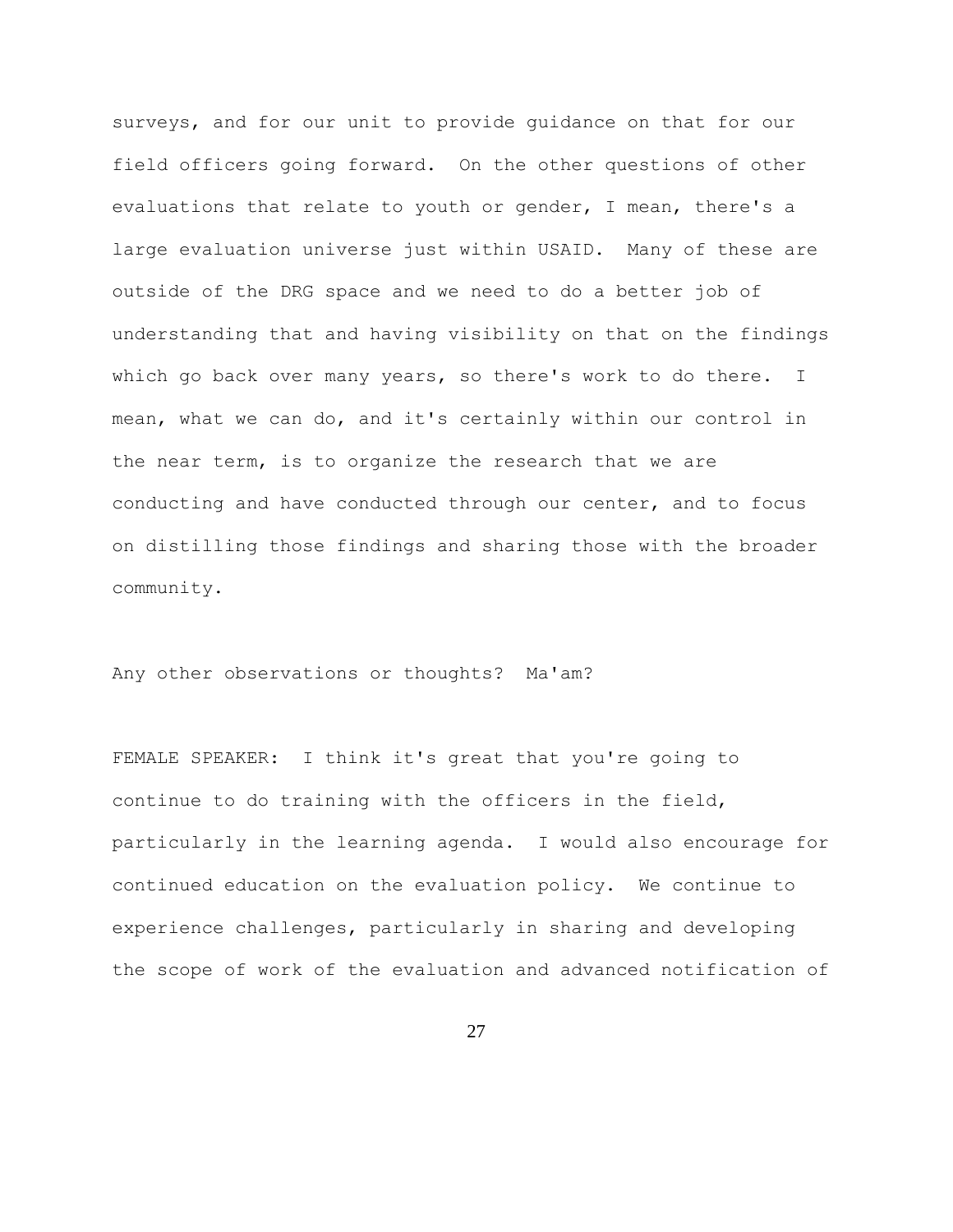the evaluations. We will find out as the researcher is on the ground that they are going to have an evaluation of our program and that doesn't really allow for an opportunity for us to provide the greatest learning experience that we could have, so I'd just encourage continued training on the evaluation policy itself because I don't know that it's implemented exactly how it was intended to be.

NICK HIGGINS: Okay. That's a good point. Ma'am?

FEMALE SPEAKER: So I wanted to pick up on the systems thinking question and again reiterate that DRG programs are nonlinear, and it really leads us to thinking we have to think outside the box, even evaluation, and I'm not -- you know, we've done RCTs as well, impact evaluations, but again, they answer a certain type of question. In this context and in the spirit of this conversation today, I'm wondering if we can think about -- more holistically about how we can integrate both RCTs and developmental evaluation approaches or outcome mapping approaches into our programs so that we can have complementary data.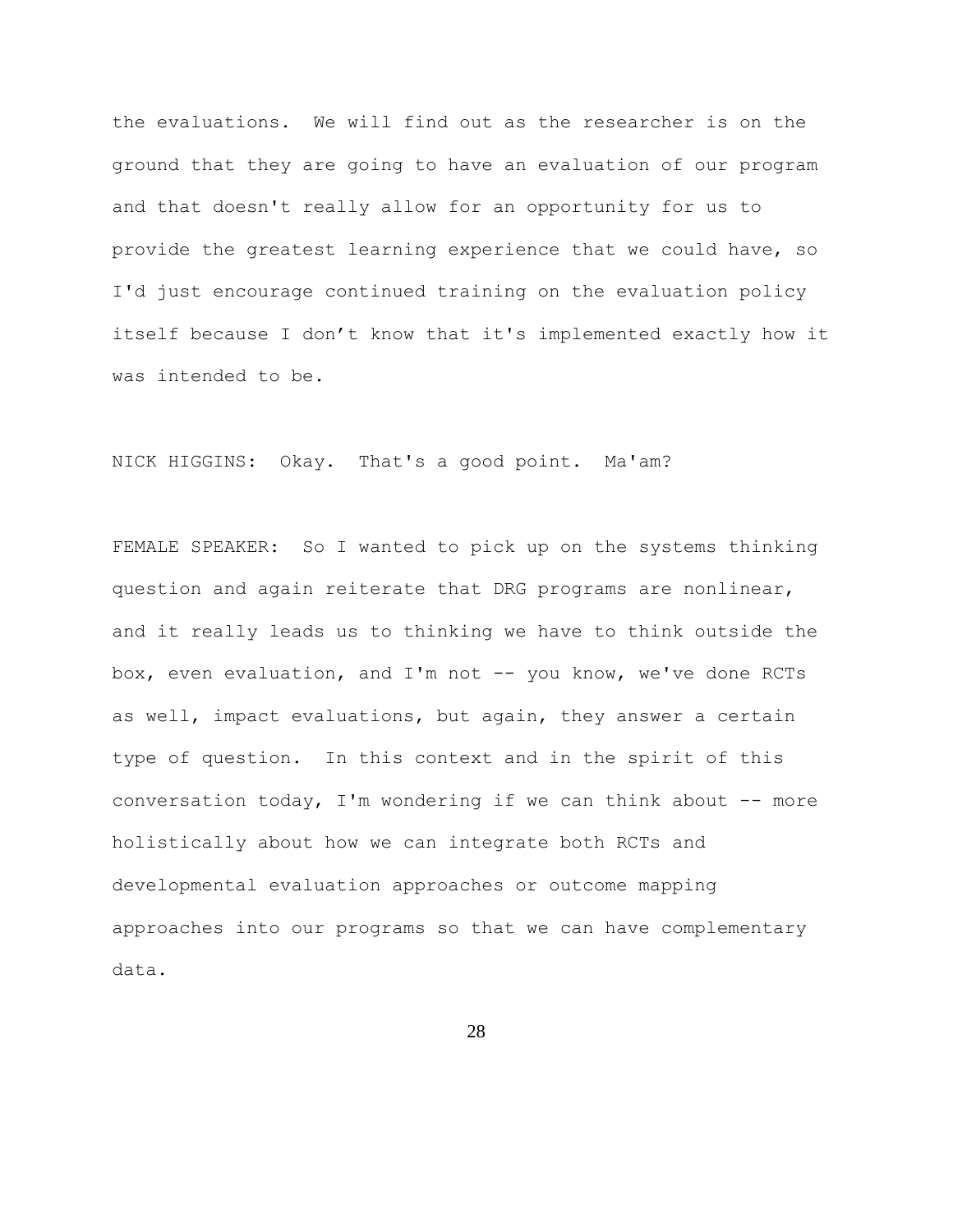And within that, I know that the USAID global lab is experimenting with their Merlin [spelled phonetically] program a lot of different types of tools which are essential for the type of programs that we do in the DRG sector. So my question to you is how can USAID programs -- you know, DRG, USA global lab, other areas that are funding research -- collaborate more jointly, and how can we be part of that conversation so that we can think through what are the best programs that we have that could have complementary evaluation approaches so that we can get richer, deeper, more complementary evidence?

NICK HIGGINS: That's a great question, and I think the way to advance that is to have that as a recommendation and an ask of USAID. This group can put that forward. That's a great idea.

FEMALE SPEAKER: I hate to keep beating this drum, but I have to echo a few things, but really focusing in on how thinking more about how DRG programs can incorporate complexity also calls into question participatory design and procurement processes. It challenges our assumptions that, you know, we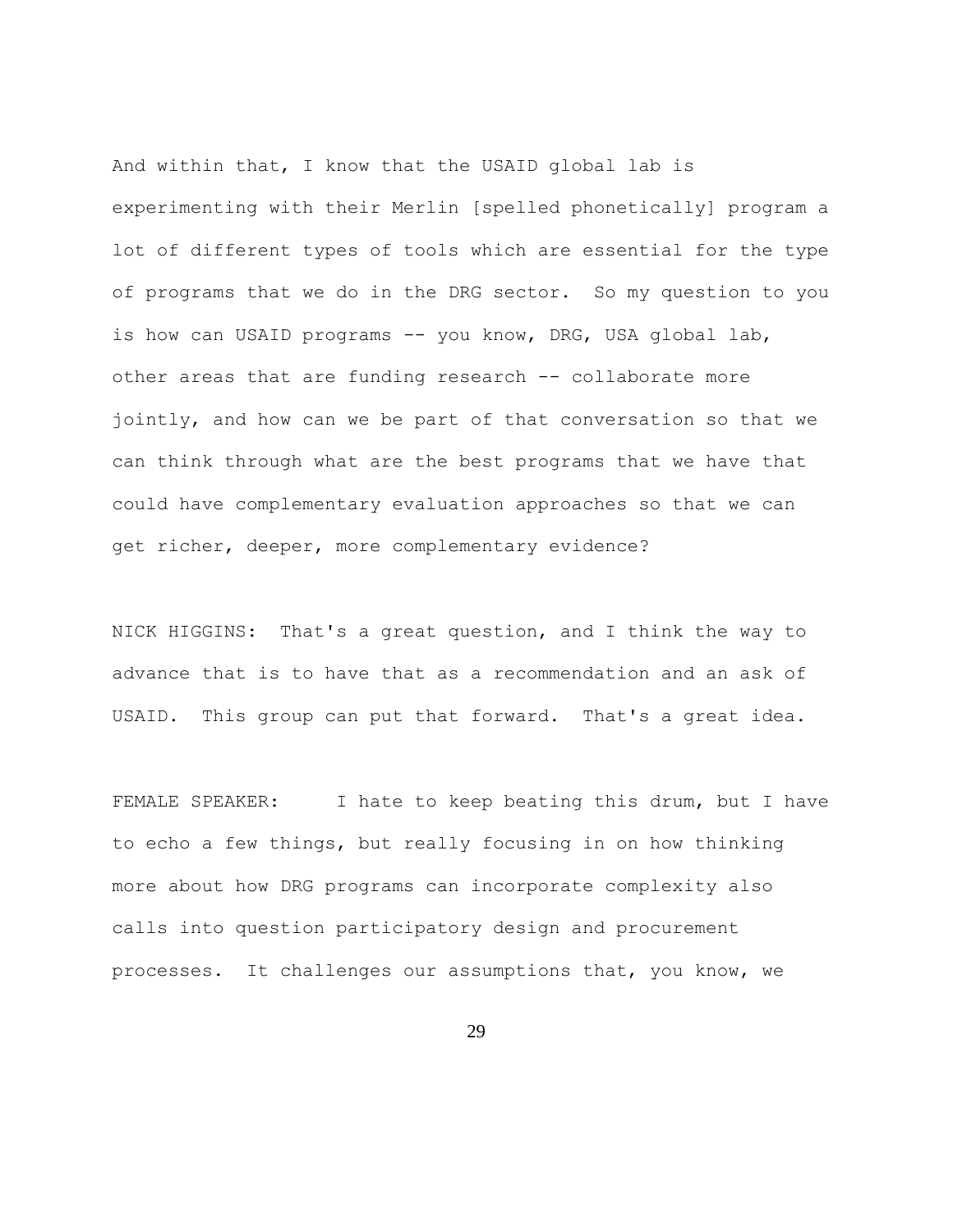know that if we do X, then Y will happen. So then what does that mean for procurement processes? You know, USAID is -- has a very strict procurement process that doesn't have a lot of participatory involvement, but in this kind of sector, I think, you know, it calls us maybe to look again.

NICK HIGGINS: Yeah, that's a good point, and the organization is trying to evolve, and we have more opportunities for this cocreation where we can sit down together with the implementing partner and sort of hash out a design. So I think there's an awareness of that, you know. There's an awareness that staff within USAID don't have all the answers and that we need to get out to the community through assessments and through other creative approaches like co-creation to get the best designs. That's a good point.

Thank you. Any other final comments? We'll write up these comments and observations and points and pass those forward. Thanks for your time.

AUDIENCE COMMENTER: This, by the way, I just want to call out,